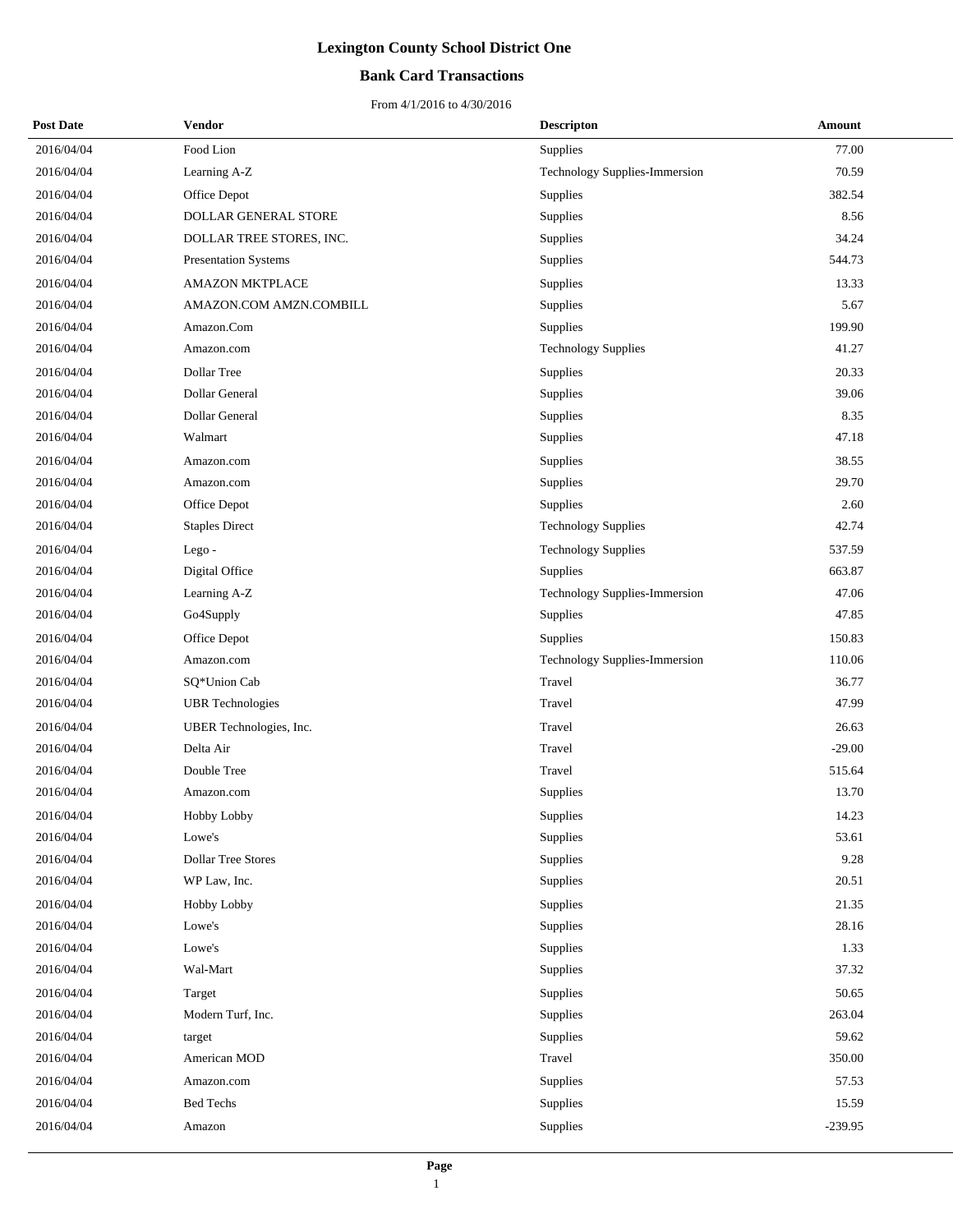### **Bank Card Transactions**

| <b>Post Date</b> | Vendor                     | <b>Descripton</b>          | Amount |
|------------------|----------------------------|----------------------------|--------|
| 2016/04/04       | <b>USGBC</b>               | Dues and Fees              | 100.00 |
| 2016/04/04       | <b>B&amp;H</b> Photo       | Supplies                   | 251.33 |
| 2016/04/04       | <b>UPS</b> Store           | Supplies                   | 249.53 |
| 2016/04/04       | <b>DERRICKS</b>            | Repairs and Maintenance    | 75.00  |
| 2016/04/04       | OFFICE DEPOT               | Supplies                   | 248.23 |
| 2016/04/04       | WALMART                    | Supplies                   | 74.96  |
| 2016/04/04       | <b>WALMART</b>             | Supplies                   | 34.51  |
| 2016/04/04       | <b>SHELL</b>               | Supplies                   | 16.90  |
| 2016/04/04       | <b>EXXON</b>               | Supplies                   | 25.00  |
| 2016/04/04       | <b>ENLOWS</b>              | Supplies                   | 19.25  |
| 2016/04/04       | <b>SUNOCO</b>              | Supplies                   | 30.00  |
| 2016/04/04       | <b>PUBLIX</b>              | Supplies                   | 19.25  |
| 2016/04/04       | <b>SQ JORDON MILLER</b>    | <b>Supplies</b>            | 800.00 |
| 2016/04/04       | Amazon                     | <b>Technology Supplies</b> | 269.99 |
| 2016/04/04       | Amazon.com                 | <b>Technology Supplies</b> | 191.82 |
| 2016/04/04       | Walmart                    | Supplies                   | 46.00  |
| 2016/04/04       | Office Depot               | <b>Supplies</b>            | 68.44  |
| 2016/04/04       | JW Pepper                  | Supplies                   | 130.99 |
| 2016/04/04       | JW Pepper                  | Supplies                   | 50.00  |
| 2016/04/04       | <b>Music Treasures</b>     | Supplies                   | 104.40 |
| 2016/04/04       | <b>Positive Promotions</b> | Supplies                   | 615.55 |
| 2016/04/04       | Walmart -                  | Supplies                   | 94.48  |
| 2016/04/04       | <b>Bouncy Bands</b>        | Supplies                   | 107.55 |
| 2016/04/04       | <b>AMAZON MKTPLACE</b>     | Supplies                   | 11.83  |
| 2016/04/04       | <b>AMAZON MKTPLACE</b>     | Supplies                   | 58.37  |
| 2016/04/04       | AMAZON MKTPLACE            | Supplies                   | 37.62  |
| 2016/04/04       | <b>AMAZON MKTPLACE</b>     | Supplies                   | 24.35  |
| 2016/04/04       | Walmart                    | Supplies                   | 42.76  |
| 2016/04/04       | Amazon.com                 | Supplies                   | 2.85   |
| 2016/04/04       | Walmart                    | <b>Supplies</b>            | 26.57  |
| 2016/04/04       | Teachers pay Teachers      | Supplies                   | 32.74  |
| 2016/04/04       | Walmart                    | Supplies                   | 39.49  |
| 2016/04/04       | Amazon.com                 | <b>Supplies</b>            | 22.45  |
| 2016/04/04       | Amazon.com                 | Supplies                   | 32.95  |
| 2016/04/04       | Amazon.com                 | Supplies                   | 215.12 |
| 2016/04/04       | Walmart                    | Supplies                   | 49.52  |
| 2016/04/04       | <b>BI-LO GROCERY</b>       | Supplies                   | 11.25  |
| 2016/04/04       | School Health Corporation  | Supplies                   | 402.21 |
| 2016/04/04       | Amazon                     | <b>Library Books</b>       | 264.45 |
| 2016/04/04       | Amazon -                   | <b>Technology Supplies</b> | 106.99 |
| 2016/04/04       | Iographer                  | Supplies                   | 316.42 |
| 2016/04/04       | Amazon                     | Supplies                   | 42.35  |
| 2016/04/04       | Iographer                  | <b>Technology Supplies</b> | 99.07  |
| 2016/04/04       | Amazon                     | <b>Technology Supplies</b> | 16.60  |
| 2016/04/04       | School Library Journal     | Periodicals                | 54.99  |
|                  |                            |                            |        |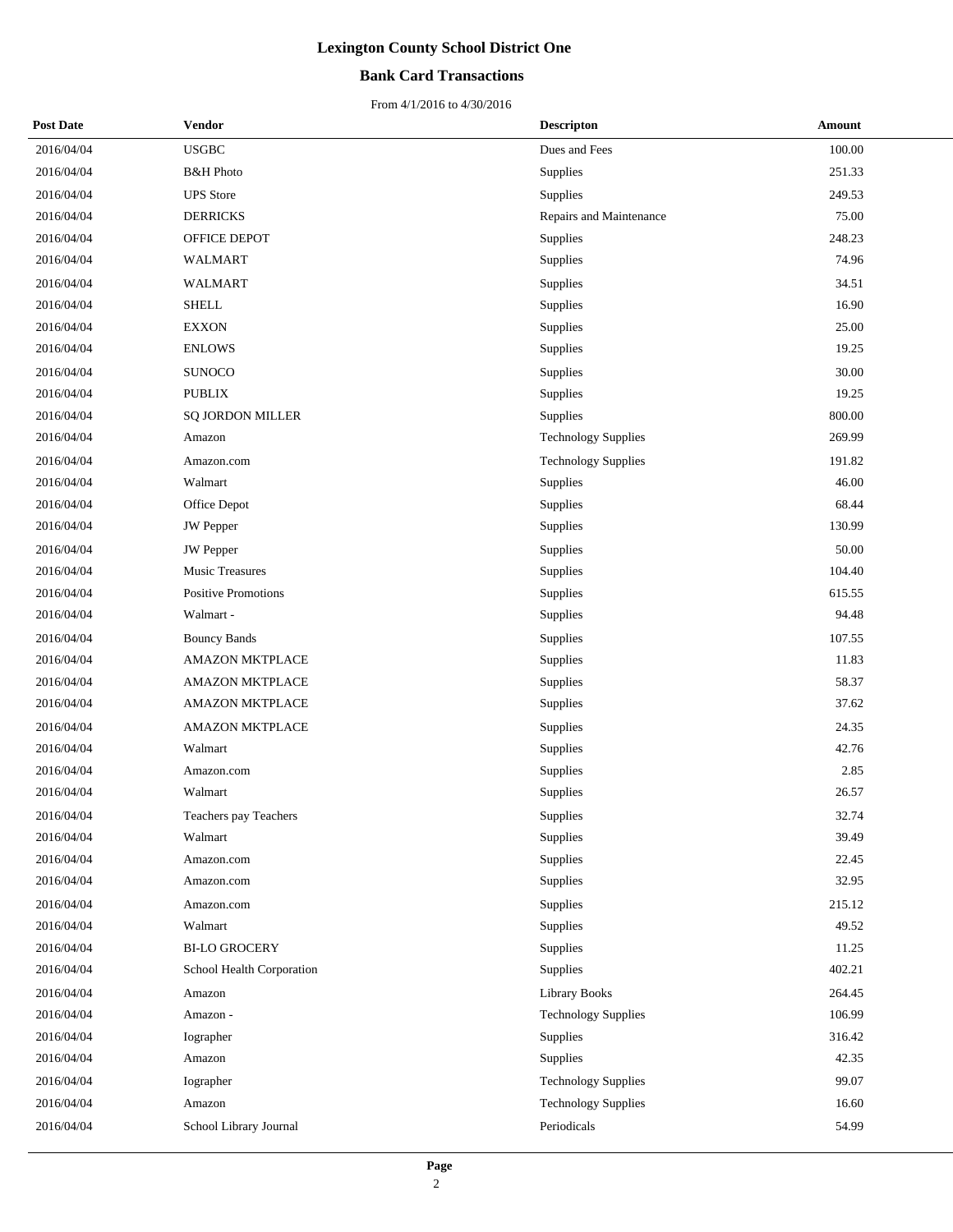### **Bank Card Transactions**

| <b>Post Date</b> | Vendor                         | <b>Descripton</b> | Amount |
|------------------|--------------------------------|-------------------|--------|
| 2016/04/04       | Demco                          | Supplies          | 55.99  |
| 2016/04/04       | Delta Air Lines                | Travel            | 351.20 |
| 2016/04/04       | Delta Airlines                 | Travel            | 351.20 |
| 2016/04/04       | Delta Airlines                 | Travel            | 351.20 |
| 2016/04/04       | Delta Airlines                 | Travel            | 351.20 |
| 2016/04/04       | Delta Airlines                 | Travel            | 351.20 |
| 2016/04/04       | Marriott Hilton Head           | Travel            | 297.34 |
| 2016/04/04       | Marriott Hilton Head           | Travel            | 297.34 |
| 2016/04/04       | Marriott Hilton Head           | Travel            | 297.34 |
| 2016/04/04       | Fairfield Inn & Suites         | Travel            | 510.56 |
| 2016/04/04       | Delta Airlines                 | Travel            | 332.20 |
| 2016/04/04       | Delta Airlines                 | Travel            | 39.00  |
| 2016/04/04       | Travel Insurance               | Travel            | 24.13  |
| 2016/04/04       | Learning Forward SC/Eventbrite | Travel            | 95.00  |
| 2016/04/04       | Frey Pryor Career Track        | Travel            | 149.00 |
| 2016/04/04       | Parallax Inc                   | Supplies          | 575.76 |
| 2016/04/04       | Dollar Tree                    | Supplies          | 36.38  |
| 2016/04/04       | Hobby Lobby                    | Supplies          | 5.85   |
| 2016/04/04       | The Webstaurant Store          | Supplies          | 94.88  |
| 2016/04/04       | Amazing Wristbands             | Supplies          | 209.36 |
| 2016/04/04       | NCS GED Exam                   | Supplies          | 975.00 |
| 2016/04/04       | Office Depot                   | Supplies          | 42.68  |
| 2016/04/04       | Ebay/PayPal                    | Supplies          | 10.90  |
| 2016/04/04       | Amazon                         | Supplies          | 18.96  |
| 2016/04/04       | Newegg                         | Supplies          | 359.80 |
| 2016/04/04       | <b>SC-ASCD</b>                 | Dues and Fees     | 70.00  |
| 2016/04/04       | <b>ASCD</b>                    | Dues and Fees     | 80.10  |
| 2016/04/04       | <b>NAESP</b>                   | Dues and Fees     | 150.00 |
| 2016/04/04       | Bi Lo                          | Other Objects     | 68.12  |
| 2016/04/04       | Antai Asian Gourmet            | Other Objects     | 68.77  |
| 2016/04/04       | Gaylord Palms Hotel            | Travel            | 295.92 |
| 2016/04/04       | Hampton Inn Myrtle Beach       | Travel            | 412.16 |
| 2016/04/04       | Hampton Inn Myrtle Beach       | Travel            | 412.16 |
| 2016/04/04       | EL learning Forward            | Travel            | 95.00  |
| 2016/04/04       | Amazon.com                     | Supplies          | 48.02  |
| 2016/04/04       | <b>US Postal Service</b>       | Supplies          | 19.65  |
| 2016/04/04       | Amazon.com                     | Supplies          | 170.80 |
| 2016/04/04       | Amazon.com                     | Supplies          | 19.99  |
| 2016/04/04       | EB Learning -                  | Travel            | 95.00  |
| 2016/04/04       | Amazon -                       | Supplies          | 55.98  |
| 2016/04/04       | Family Dollar                  | Supplies          | 13.38  |
| 2016/04/04       | Demco                          | Supplies          | 1.57   |
| 2016/04/04       | Lowes                          | Supplies          | 26.71  |
| 2016/04/04       | Loves                          | Supplies          | 33.08  |
| 2016/04/04       | Lowes                          | Supplies          | 37.54  |
|                  |                                |                   |        |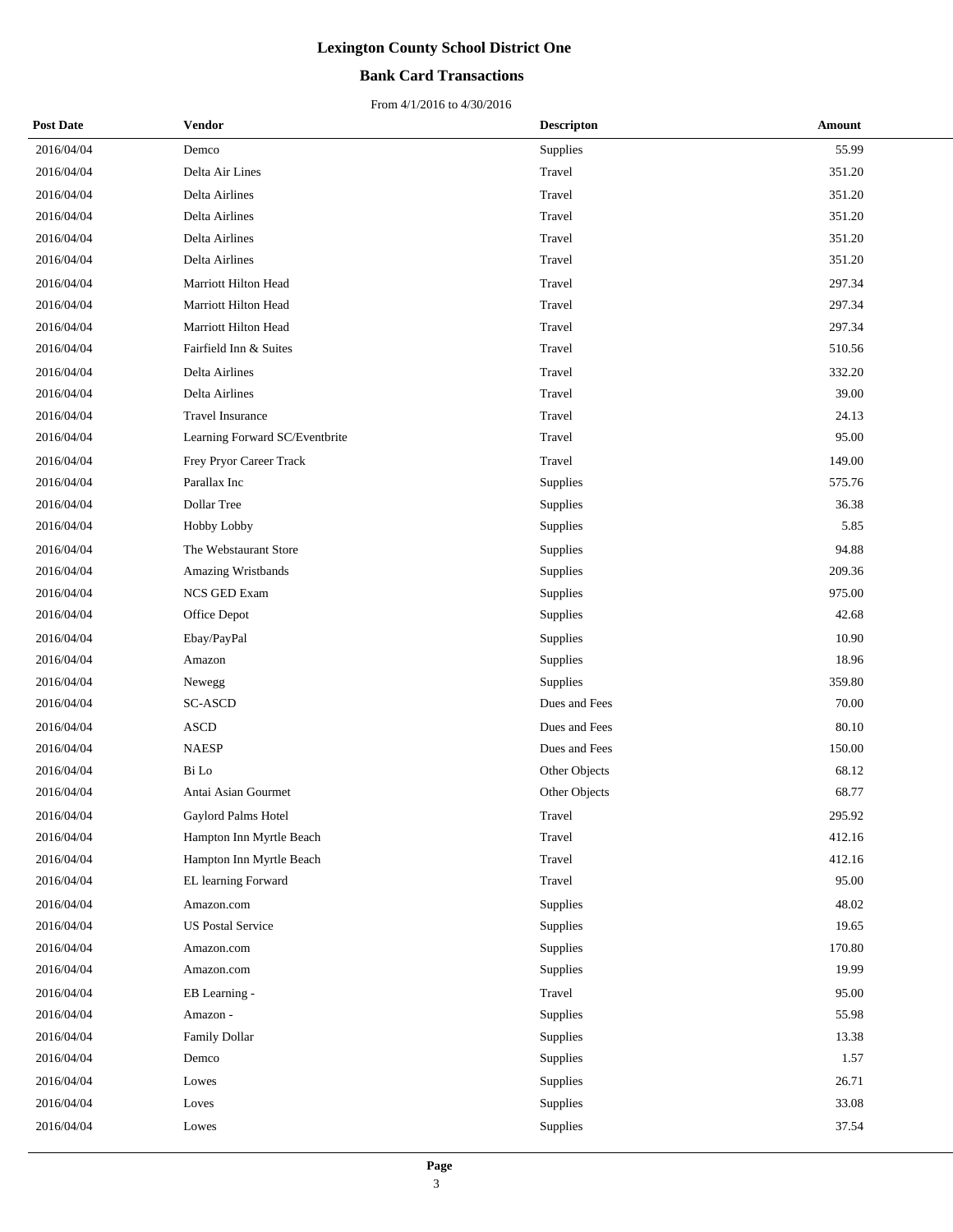## **Bank Card Transactions**

| <b>Post Date</b> | Vendor                         | <b>Descripton</b>          | Amount   |
|------------------|--------------------------------|----------------------------|----------|
| 2016/04/04       | Amazon.com                     | <b>Supplies</b>            | 62.39    |
| 2016/04/04       | HILTON HOTELS MYRTLE MYRTLE BE | Travel                     | 294.52   |
| 2016/04/04       | HILTON HOTELS MYRTLE MYRTLE BE | Travel                     | 396.27   |
| 2016/04/04       | HILTON HOTELS MYRTLE MYRTLE BE | Travel                     | 352.98   |
| 2016/04/04       | HILTON HOTELS MYRTLE MYRTLE BE | Travel                     | 396.27   |
| 2016/04/04       | HILTON HOTELS MYRTLE MYRTLE BE | Travel                     | 450.28   |
| 2016/04/04       | HILTON HOTELS MYRTLE MYRTLE BE | Travel                     | 450.28   |
| 2016/04/04       | HILTON HOTELS MYRTLE MYRTLE BE | Travel                     | 15.35    |
| 2016/04/04       | OFFICE DEPOT #2196 LEXINGTON S | Supplies                   | 5.35     |
| 2016/04/04       | PLANNER PADS CO 402-5920676 NE | <b>Supplies</b>            | 36.94    |
| 2016/04/04       | VERIZON WRLS P2099-01 LEXINGTO | <b>Technology Supplies</b> | 776.00   |
| 2016/04/04       | LR Hook Tire                   | Repairs and Maintenance    | 49.95    |
| 2016/04/04       | LR Hook Tire                   | Repairs and Maintenance    | 167.02   |
| 2016/04/04       | LR Hook Tire                   | Repairs and Maintenance    | 12.95    |
| 2016/04/04       | Mann Tool                      | Repairs and Maintenance    | 36.75    |
| 2016/04/04       | Johnstone Supply               | Supplies-Maintenace        | 74.90    |
| 2016/04/04       | Ferguson                       | Supplies-Maintenace        | 29.06    |
| 2016/04/04       | City Electric                  | Supplies-Maintenace        | 141.43   |
| 2016/04/04       | Ed Smith Lumber                | Supplies-Maintenace        | 15.49    |
| 2016/04/04       | Lowe's                         | Supplies-Maintenace        | 62.71    |
| 2016/04/04       | Lowe's                         | Supplies-Maintenace        | 36.17    |
| 2016/04/04       | <b>AZ Lawnmower</b>            | Supplies-Maintenace        | 85.17    |
| 2016/04/04       | <b>Tractor Supply</b>          | Supplies-Maintenace        | 35.30    |
| 2016/04/04       | Blanchard                      | Supplies-Maintenace        | 63.20    |
| 2016/04/04       | True Value Hardware            | Supplies-Maintenace        | 19.87    |
| 2016/04/04       | Enlows                         | Supplies-Maintenace        | 193.89   |
| 2016/04/04       | LR Hook Tire                   | Supplies-Maintenace        | 153.18   |
| 2016/04/04       | Lowe's                         | Supplies-Maintenace        | 18.26    |
| 2016/04/04       | AutoZone                       | Supplies-Maintenace        | 55.75    |
| 2016/04/04       | AutoZone                       | Supplies-Maintenace        | 131.58   |
| 2016/04/04       | AutoZone                       | Supplies-Maintenace        | 26.56    |
| 2016/04/04       | Enlows                         | Supplies-Maintenace        | 124.00   |
| 2016/04/04       | Carolina Power Equipment       | Supplies-Maintenace        | 186.82   |
| 2016/04/04       | Enlows                         | Supplies-Maintenace        | 134.87   |
| 2016/04/04       | LR Hook Tire                   | Supplies-Maintenace        | 153.18   |
| 2016/04/04       | Northern Tool                  | Supplies-Maintenace        | 319.93   |
| 2016/04/04       | WP Law                         | Supplies-Maintenace        | 112.94   |
| 2016/04/04       | Price's                        | Supplies-Maintenace        | 89.07    |
| 2016/04/04       | <b>Bearing Distributors</b>    | Supplies-Maintenace        | 161.13   |
| 2016/04/04       | Equipatron                     | Supplies-Maintenace        | 1,509.97 |
| 2016/04/04       | Enlows                         | Supplies-Maintenace        | 56.66    |
| 2016/04/04       | AS Lawnmower                   | Supplies-Maintenace        | 28.49    |
| 2016/04/04       | AutoZone                       | Supplies-Maintenace        | 83.44    |
| 2016/04/04       | Gateway                        | Supplies-Maintenace        | 91.08    |
| 2016/04/04       | Sherwin Williams               | Supplies-Maintenace        | 98.84    |
|                  |                                |                            |          |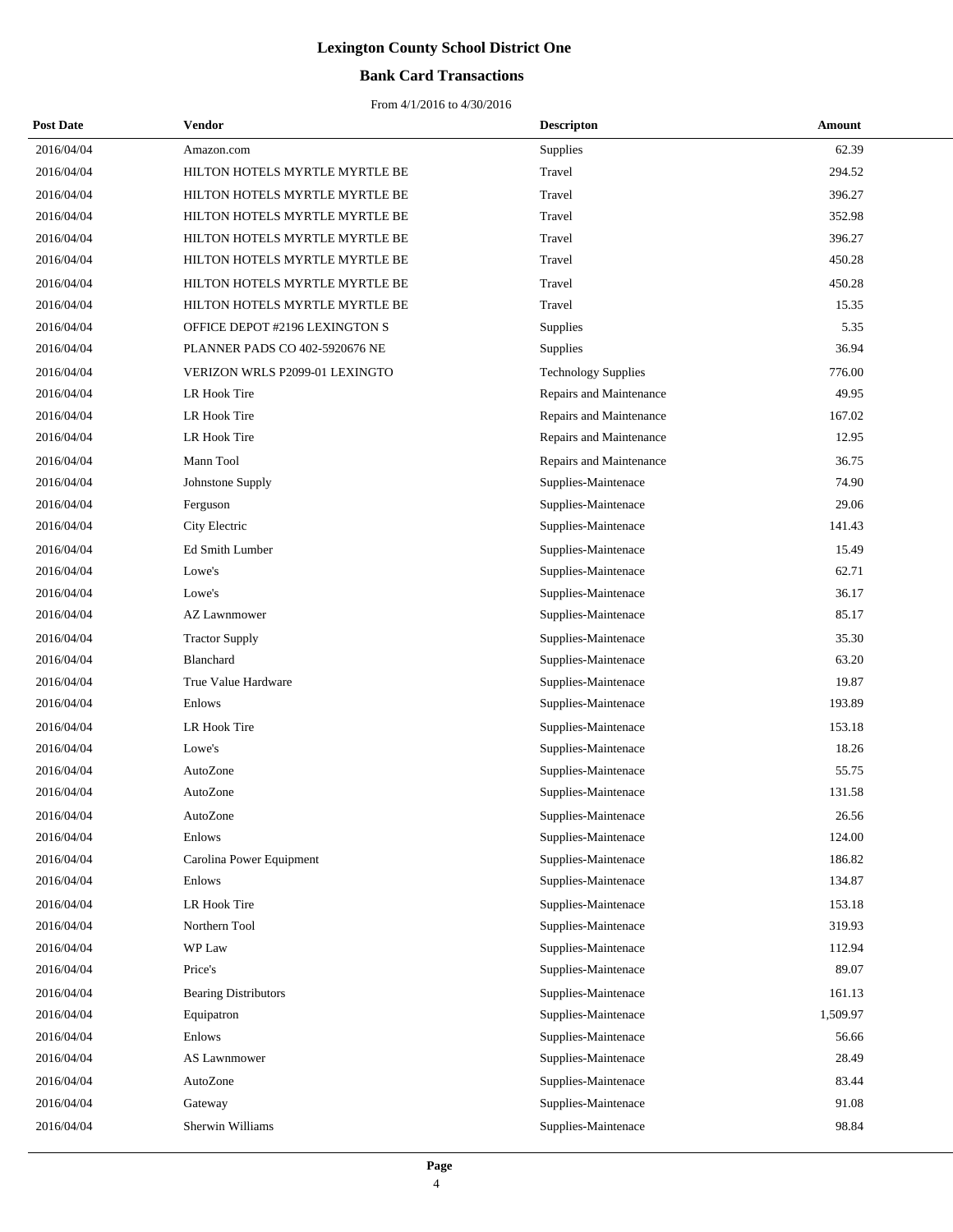## **Bank Card Transactions**

| <b>Post Date</b> | Vendor                   | <b>Descripton</b>       | Amount   |
|------------------|--------------------------|-------------------------|----------|
| 2016/04/04       | Lowe's                   | Supplies-Maintenace     | 21.15    |
| 2016/04/04       | Lowe's                   | Supplies-Maintenace     | 21.46    |
| 2016/04/04       | Sherwin Williams         | Supplies-Maintenace     | 161.57   |
| 2016/04/04       | Home Depot               | Supplies-Maintenace     | 83.45    |
| 2016/04/04       | Oswald Lumber            | Supplies-Maintenace     | 419.58   |
| 2016/04/04       | Home Depot               | Supplies-Maintenace     | 180.56   |
| 2016/04/04       | Sherwin Williams         | Supplies-Maintenace     | 118.57   |
| 2016/04/04       | Sherwin Williams         | Supplies-Maintenace     | 125.25   |
| 2016/04/04       | AutoZone                 | Supplies-Maintenace     | 120.19   |
| 2016/04/04       | Home Depot               | Repairs and Maintenance | 120.38   |
| 2016/04/04       | Derrick's Service Center | Supplies                | 30.00    |
| 2016/04/04       | Ed Smith Lumber          | Supplies                | 65.28    |
| 2016/04/04       | LOWE'S                   | Supplies                | 765.39   |
| 2016/04/04       | LOWE'S                   | Supplies                | $-45.29$ |
| 2016/04/04       | LOWE's                   | Supplies                | $-20.19$ |
| 2016/04/04       | Derrick's Service Center | Supplies                | 61.00    |
| 2016/04/04       | Lowe's                   | Supplies                | 50.56    |
| 2016/04/04       | Ed Smith Lumber          | Supplies                | 1.49     |
| 2016/04/04       | AZ Lawnmower             | Supplies-Maintenace     | 137.10   |
| 2016/04/04       | <b>AZ Lawnmower</b>      | Supplies-Maintenace     | 39.00    |
| 2016/04/04       | Walker Hardware          | Supplies                | 12.45    |
| 2016/04/04       | Lowe's                   | Supplies                | 46.95    |
| 2016/04/04       | Shumpert's IGA           | Supplies                | 27.83    |
| 2016/04/04       | Lowe's                   | Supplies                | 25.55    |
| 2016/04/04       | Shell Oil                | Supplies                | 14.00    |
| 2016/04/04       | Walker Hardware          | Supplies                | 28.37    |
| 2016/04/04       | Lowe's                   | Supplies-Maintenace     | 70.60    |
| 2016/04/04       | <b>AZ Lawnmower</b>      | Supplies-Maintenace     | 17.33    |
| 2016/04/04       | City Electric            | Supplies-Maintenace     | 52.41    |
| 2016/04/04       | LR Hook Tire             | Supplies-Maintenace     | 91.46    |
| 2016/04/04       | <b>LOWES</b>             | <b>Supplies</b>         | 35.47    |
| 2016/04/04       | Johnstone Supply         | Supplies-Maintenace     | 68.26    |
| 2016/04/04       | Sherwin Williams         | Supplies-Maintenace     | 117.19   |
| 2016/04/04       | Sparrow & Kennedy        | Supplies-Maintenace     | 53.55    |
| 2016/04/04       | Lowe's                   | Supplies                | 35.51    |
| 2016/04/04       | Lowe's                   | Supplies                | 11.75    |
| 2016/04/04       | Epting                   | Supplies-Maintenace     | 20.48    |
| 2016/04/04       | Lowe's                   | Supplies-Maintenace     | 23.67    |
| 2016/04/04       | <b>AZ Lawnmower</b>      | Supplies-Maintenace     | 27.78    |
| 2016/04/04       | <b>AZ Lawnmower</b>      | Supplies-Maintenace     | 70.96    |
| 2016/04/04       | AutoZone                 | Supplies                | 21.32    |
| 2016/04/04       | Lowe's                   | Supplies                | 204.81   |
| 2016/04/04       | Murphy Express           | Supplies                | 70.12    |
| 2016/04/04       | American Clay Art        | Supplies-Maintenace     | 86.95    |
| 2016/04/04       | Lowes                    | Supplies                | 134.20   |
|                  |                          |                         |          |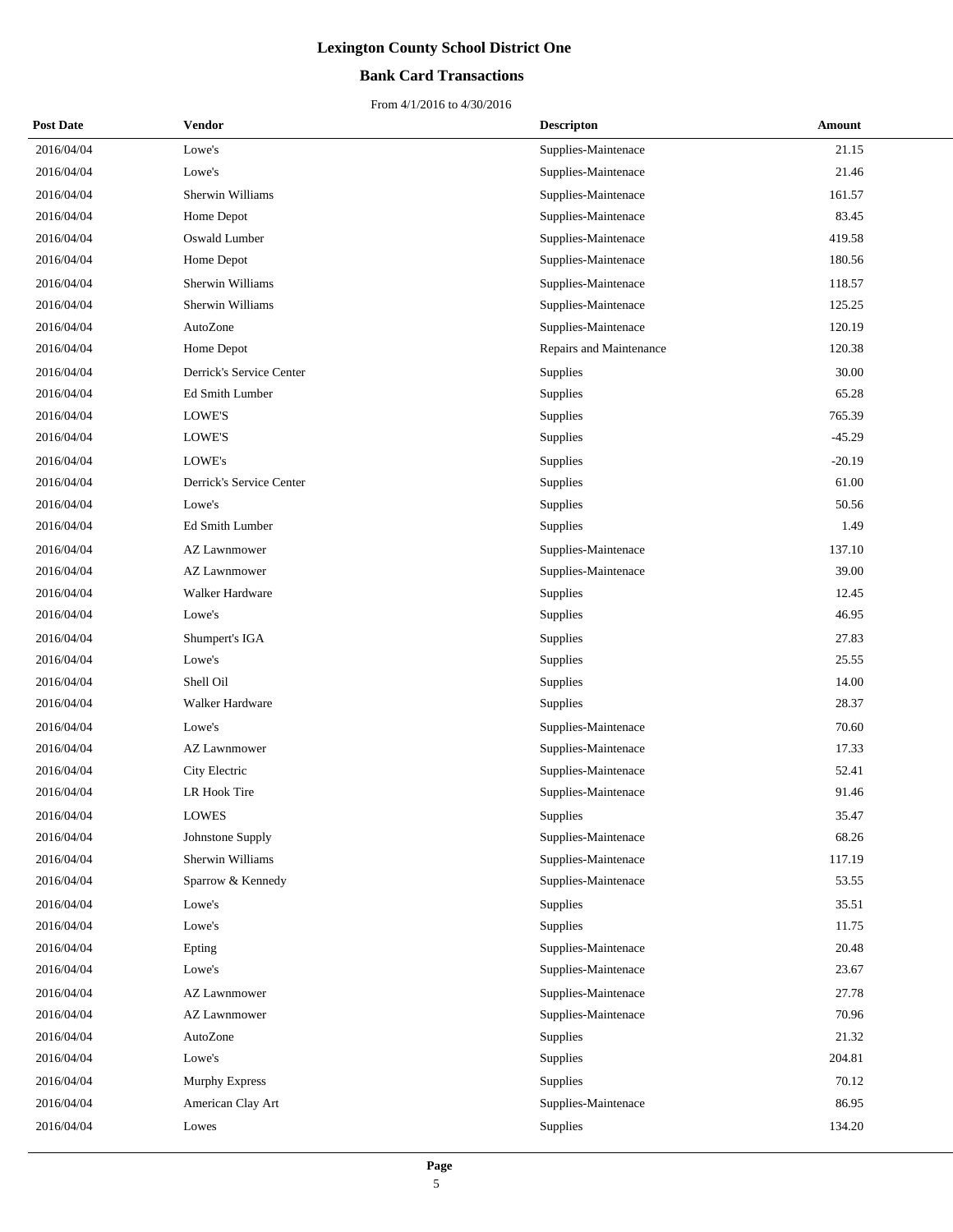## **Bank Card Transactions**

| <b>Post Date</b> | <b>Vendor</b>                  | <b>Descripton</b>         | Amount |
|------------------|--------------------------------|---------------------------|--------|
| 2016/04/04       | <b>AZ Lawnmower</b>            | Supplies-Maintenace       | 151.99 |
| 2016/04/04       | Home Depot                     | Supplies                  | 233.25 |
| 2016/04/04       | Derricks Service Center        | Supplies                  | 19.00  |
| 2016/04/04       | Lowe's                         | Supplies-Maintenace       | 24.55  |
| 2016/04/04       | True Value Hardware            | Supplies-Maintenace       | 10.02  |
| 2016/04/04       | Enlows                         | Supplies-Maintenace       | 49.70  |
| 2016/04/04       | CVS Pharmacy                   | Supplies                  | 14.08  |
| 2016/04/04       | Amazon                         | Supplies-Maintenace       | 37.97  |
| 2016/04/04       | <b>AZ Lawnmower</b>            | Supplies-Maintenace       | 47.73  |
| 2016/04/04       | Ollie's Bargain Outlet         | Supplies                  | 11.91  |
| 2016/04/04       | Ed Smith Lumber                | Supplies-Maintenace       | 56.18  |
| 2016/04/04       | <b>AZ Lawnmower</b>            | Supplies-Maintenace       | 47.73  |
| 2016/04/04       | Pitts Stop                     | Supplies                  | 30.47  |
| 2016/04/04       | <b>AZ Lawnmower</b>            | Supplies-Maintenace       | 58.67  |
| 2016/04/04       | Enlows                         | Supplies-Maintenace       | 125.71 |
| 2016/04/04       | <b>AZ Lawnmower</b>            | Supplies-Maintenace       | 47.73  |
| 2016/04/04       | <b>Murphy Express</b>          | Supplies                  | 15.89  |
| 2016/04/04       | Lowe's                         | Supplies                  | 32.06  |
| 2016/04/04       | Lowe's                         | Supplies-Maintenace       | 75.44  |
| 2016/04/04       | <b>AZ Lawnmower</b>            | Supplies-Maintenace       | 145.49 |
| 2016/04/04       | <b>AZ Lawnmower</b>            | Repairs and Maintenance   | 53.75  |
| 2016/04/04       | Acrobat Pro                    | Software Renewal/Agreemen | 14.99  |
| 2016/04/04       | Bed, Bath, & Beyond            | Supplies                  | 21.34  |
| 2016/04/04       | Etsy                           | Supplies                  | 24.98  |
| 2016/04/04       | Office Depot                   | Supplies                  | 186.73 |
| 2016/04/04       | Office Depot                   | Other Objects             | 129.82 |
| 2016/04/04       | Lowe's                         | Supplies                  | 21.34  |
| 2016/04/04       | <b>NAEYC</b> Resource          | Supplies                  | 221.76 |
| 2016/04/04       | <b>NAEYC</b> Resources         | Supplies                  | 221.76 |
| 2016/04/04       | <b>NAEYC</b>                   | Supplies                  | 118.80 |
| 2016/04/04       | Walmart                        | Supplies                  | 31.04  |
| 2016/04/04       | Smoak House                    | Supplies                  | 57.25  |
| 2016/04/04       | Walmart                        | Supplies                  | 45.00  |
| 2016/04/04       | Gilbert Post Office            | Supplies                  | 287.00 |
| 2016/04/04       | Delta Airlines                 | Travel                    | 559.20 |
| 2016/04/04       | Omni Shoreham                  | Travel                    | 728.20 |
| 2016/04/04       | Omni Shoreham, Washington      | Travel                    | 600.00 |
| 2016/04/04       | Capstone                       | Supplies                  | 531.72 |
| 2016/04/04       | Papa Johns                     | Other Objects             | 65.66  |
| 2016/04/04       | Courtyard By Marriott Rooms fo | Travel                    | 856.70 |
| 2016/04/04       | Holiday Inn Express            | Travel                    | 253.00 |
| 2016/04/04       | Holiday Inn Express            | Travel                    | 253.00 |
| 2016/04/04       | Holiday Inn Express            | Travel                    | 253.00 |
| 2016/04/04       | Marriott Hilton Head           | Travel                    | 297.34 |
| 2016/04/04       | Marriott Hilton Head           | Travel                    | 297.34 |
|                  |                                |                           |        |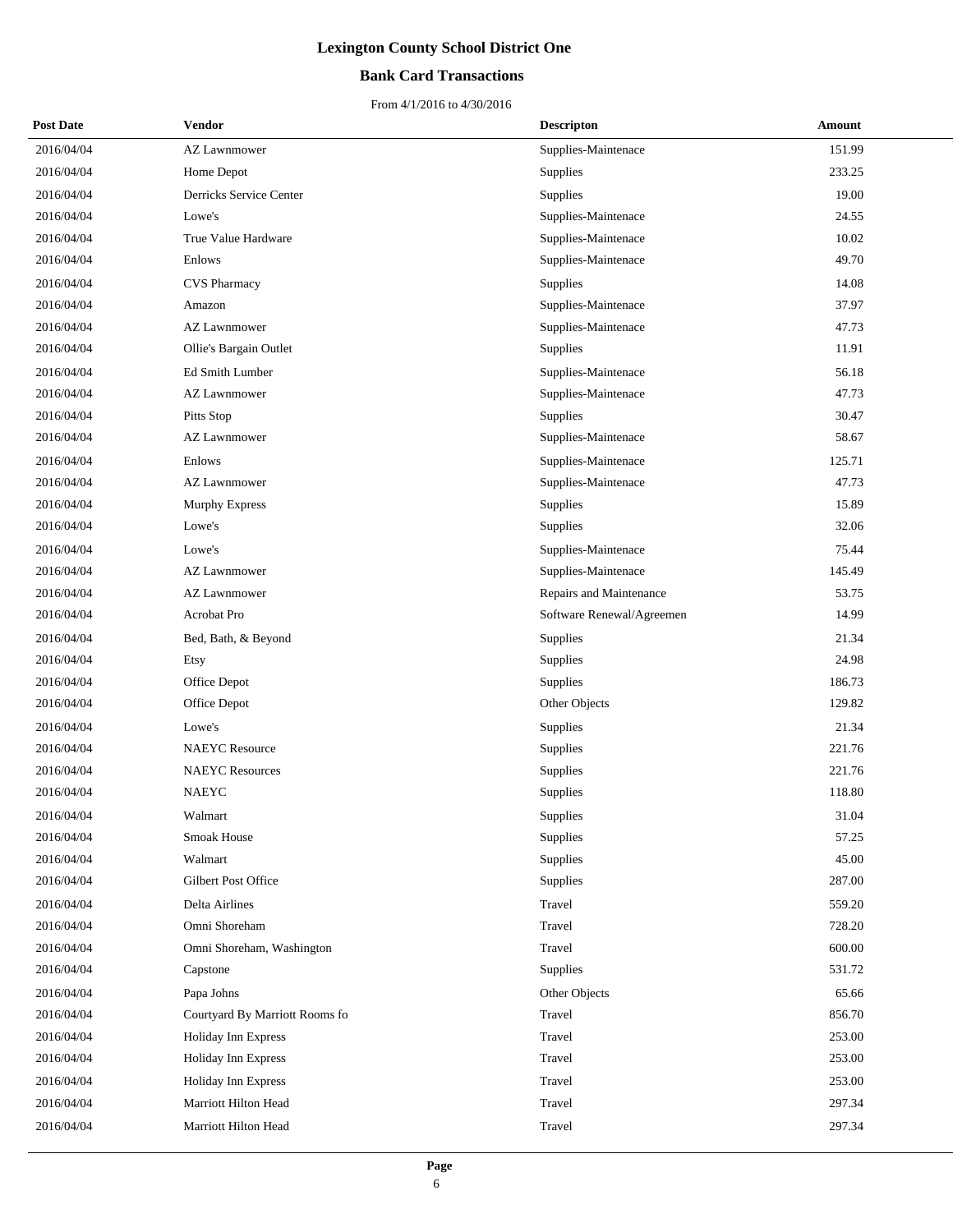## **Bank Card Transactions**

| <b>Post Date</b> | Vendor                        | <b>Descripton</b>         | Amount |
|------------------|-------------------------------|---------------------------|--------|
| 2016/04/04       | Marriott Hilton Head          | Travel                    | 297.34 |
| 2016/04/04       | American Library Association  | Supplies                  | 65.00  |
| 2016/04/04       | <b>DOLLAR TREE</b>            | Supplies                  | 10.70  |
| 2016/04/04       | <b>WALMART</b>                | Supplies                  | 14.72  |
| 2016/04/04       | AMERICAN BUTTON MACHINE       | Supplies                  | 86.84  |
| 2016/04/04       | STATE AUTO PAINT              | Supplies                  | 258.33 |
| 2016/04/04       | TARGET.COM                    | Supplies                  | 10.88  |
| 2016/04/04       | COUSINEAU WOOD PRODUCTS       | Supplies                  | 127.27 |
| 2016/04/04       | AMAZON                        | Supplies                  | 12.27  |
| 2016/04/04       | <b>AMAZON</b>                 | Supplies                  | 14.96  |
| 2016/04/04       | <b>AMAZON</b>                 | Supplies                  | 47.60  |
| 2016/04/04       | <b>GET SMART</b>              | Supplies                  | 238.59 |
| 2016/04/04       | <b>WALMART</b>                | Supplies                  | 222.47 |
| 2016/04/04       | WALMART                       | Supplies                  | 58.15  |
| 2016/04/04       | <b>DOLLAR TREE</b>            | Supplies                  | 65.27  |
| 2016/04/04       | <b>BLAIR CANDY</b>            | Supplies                  | 182.94 |
| 2016/04/04       | ORIENTAL TRADING CO           | Supplies                  | 210.80 |
| 2016/04/04       | <b>AMAZON</b>                 | Supplies                  | 159.20 |
| 2016/04/04       | WALMART.COM                   | Supplies                  | 183.07 |
| 2016/04/04       | <b>ITZBEEN.COM</b>            | Supplies                  | 272.56 |
| 2016/04/04       | Robotics Edu & Comp Fndn      | Dues and Fees             | 50.00  |
| 2016/04/04       | Office Depot                  | Supplies                  | 207.56 |
| 2016/04/04       | Foundations Inc               | Travel                    | 589.00 |
| 2016/04/04       | Expedia                       | Travel                    | 311.20 |
| 2016/04/04       | <b>GED EXAM</b>               | Software Renewal/Agreemen | 982.50 |
| 2016/04/04       | Amazon                        | Supplies                  | 48.34  |
| 2016/04/04       | Walmart Super Center          | Other Objects             | 108.08 |
| 2016/04/04       | The Vision board, LLC         | Inst Prog Improvement     | 218.00 |
| 2016/04/04       | Marriott                      | Travel                    | 203.45 |
| 2016/04/04       | <b>ASCD</b>                   | Supplies                  | 58.11  |
| 2016/04/04       | Amazon                        | Supplies                  | 20.09  |
| 2016/04/04       | <b>Inspire Your People</b>    | Supplies                  | 52.20  |
| 2016/04/04       | Amazon                        | Supplies                  | 21.11  |
| 2016/04/04       | Amazon                        | Supplies                  | 35.07  |
| 2016/04/04       | Amazon                        | Supplies                  | 33.95  |
| 2016/04/04       | Amazon                        | Supplies                  | 347.12 |
| 2016/04/04       | <b>NAEYC</b>                  | Supplies                  | 56.40  |
| 2016/04/04       | Amazon.com                    | Supplies                  | 61.63  |
| 2016/04/04       | Harbor Freight Tools          | Supplies                  | 109.94 |
| 2016/04/04       | Whaley Parts and Supply       | Supplies                  | 18.94  |
| 2016/04/04       | Lowe's                        | Supplies                  | 44.88  |
| 2016/04/04       | Kmart                         | Supplies                  | 18.59  |
| 2016/04/04       | <b>SNA</b> Emporium           | Supplies                  | 410.93 |
| 2016/04/04       | Kmart                         | Supplies                  | 33.83  |
| 2016/04/04       | Smith Rubber Stamps and Seals | Supplies                  | 32.96  |
|                  |                               |                           |        |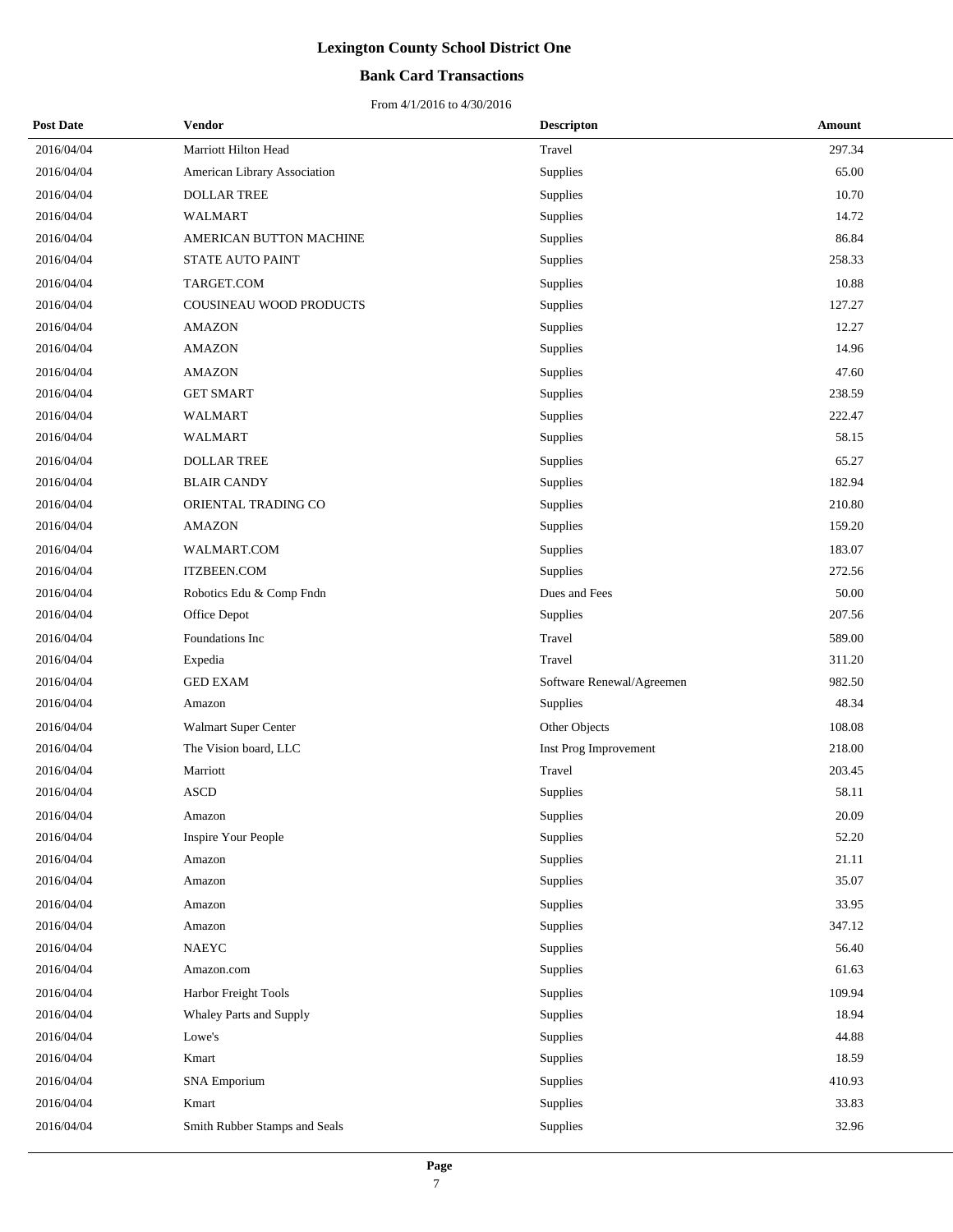## **Bank Card Transactions**

| <b>Post Date</b> | Vendor                             | <b>Descripton</b>              | <b>Amount</b> |
|------------------|------------------------------------|--------------------------------|---------------|
| 2016/04/04       | <b>SNA Emporium</b>                | Supplies                       | $-66.00$      |
| 2016/04/04       | Bed Bath and Beyond                | Supplies                       | 106.99        |
| 2016/04/04       | WW Grainger                        | Supplies                       | 42.20         |
| 2016/04/04       | WW Grainger                        | Supplies                       | 133.11        |
| 2016/04/04       | Dewey's Service Company            | Repairs and Maintenance        | 300.00        |
| 2016/04/04       | WW Grainger                        | Supplies                       | 133.10        |
| 2016/04/04       | <b>United Refrigeration</b>        | Supplies                       | 140.81        |
| 2016/04/04       | All Pro Kitchen Online             | Supplies                       | 333.50        |
| 2016/04/04       | Lowe's                             | Supplies                       | 44.13         |
| 2016/04/04       | WW Grainger                        | Supplies                       | 133.11        |
| 2016/04/04       | WW Grainger                        | Supplies                       | 133.11        |
| 2016/04/04       | Whaley Parts and Supply            | Supplies                       | 49.87         |
| 2016/04/04       | All Pro Kitchen Online             | Supplies                       | 76.65         |
| 2016/04/04       | Whaley Parts and Supply            | Supplies                       | 103.53        |
| 2016/04/04       | WW Grainger                        | Supplies                       | 133.11        |
| 2016/04/04       | Whaley Parts and Supply            | Supplies                       | 34.51         |
| 2016/04/04       | WW Grainger                        | Supplies                       | 133.10        |
| 2016/04/04       | Lowe's                             | Supplies                       | 37.35         |
| 2016/04/04       | PMS Caf??                          | Pupil Act-Fee/Collection Refnd | 5.50          |
| 2016/04/04       | Amazon                             | Pupil Activity                 | 37.80         |
| 2016/04/04       | Price's Country Store              | Pupil Activity                 | 45.00         |
| 2016/04/04       | Lowe's                             | Pupil Activity                 | 36.51         |
| 2016/04/04       | <b>JW</b> Pepper                   | Pupil Activity                 | 23.98         |
| 2016/04/04       | JW Pepper and Son                  | Pupil Activity                 | 9.75          |
| 2016/04/04       | <b>JW</b> Pepper                   | Pupil Activity                 | 45.00         |
| 2016/04/04       | JW Pepper                          | Pupil Activity                 | 147.94        |
| 2016/04/04       | Amazon                             | Pupil Activity                 | 31.66         |
| 2016/04/04       | <b>Expressions Vinyl</b>           | Pupil Activity                 | 160.60        |
| 2016/04/04       | Quia                               | Pupil Activity                 | 49.00         |
| 2016/04/04       | Playscripts                        | Pupil Activity                 | 150.81        |
| 2016/04/04       | J.W. Pepper                        | Pupil Activity                 | 134.98        |
| 2016/04/04       | West Music                         | Pupil Activity                 | 168.96        |
| 2016/04/04       | Michael's                          | Pupil Activity                 | 34.88         |
| 2016/04/04       | <b>Adam's University Bookstore</b> | Pupil Activity                 | 9.72          |
| 2016/04/04       | target                             | Pupil Activity                 | 12.90         |
| 2016/04/04       | AMAZON.COM                         | Pupil Activity                 | 150.10        |
| 2016/04/04       | AMAZON.COM                         | Pupil Activity                 | 219.98        |
| 2016/04/04       | Heinemann                          | Pupil Activity                 | 239.00        |
| 2016/04/04       | Amazon                             | Pupil Activity                 | 14.53         |
| 2016/04/04       | Amazon                             | Pupil Activity                 | 7.44          |
| 2016/04/04       | Amazon                             | Pupil Activity                 | 16.48         |
| 2016/04/04       | Amazon                             | Pupil Activity                 | 31.51         |
| 2016/04/04       | Amazon.com                         | Pupil Activity                 | 18.95         |
| 2016/04/04       | Amazon.com                         | Pupil Activity                 | 15.62         |
| 2016/04/04       | Amazon.com                         | Pupil Activity                 | 19.98         |
|                  |                                    |                                |               |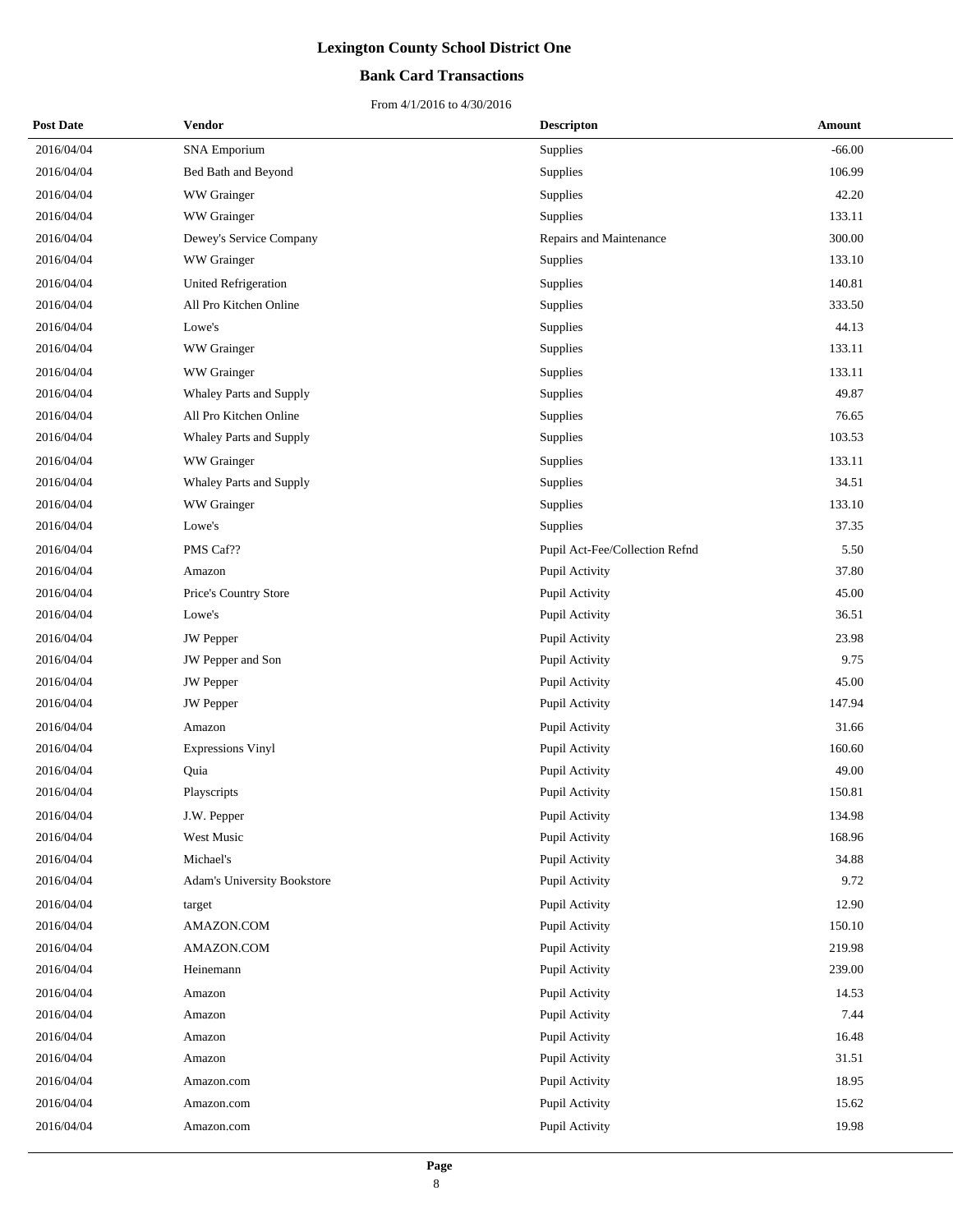## **Bank Card Transactions**

| <b>Post Date</b> | Vendor                   | <b>Descripton</b> | Amount |
|------------------|--------------------------|-------------------|--------|
| 2016/04/04       | Amazon.com               | Pupil Activity    | 9.43   |
| 2016/04/04       | Amazon.com               | Pupil Activity    | 13.98  |
| 2016/04/04       | Home Depot               | Pupil Activity    | 357.02 |
| 2016/04/04       | Home Depot               | Pupil Activity    | 13.16  |
| 2016/04/04       | Ed Smith Lumber          | Pupil Activity    | 363.78 |
| 2016/04/04       | Mt. Healthy Hatcheries   | Pupil Activity    | 283.90 |
| 2016/04/04       | Channing BETE            | Pupil Activity    | 315.85 |
| 2016/04/04       | Ed Smith Lumber          | Pupil Activity    | 92.49  |
| 2016/04/04       | Wal-Mart                 | Pupil Activity    | 449.08 |
| 2016/04/04       | Amazon                   | Pupil Activity    | 47.85  |
| 2016/04/04       | <b>Best Buy</b>          | Pupil Activity    | 374.45 |
| 2016/04/04       | The Teacher Store        | Pupil Activity    | 11.24  |
| 2016/04/04       | <b>SSI EPSCC</b>         | Pupil Activity    | 401.60 |
| 2016/04/04       | Amazon.com               | Pupil Activity    | 16.98  |
| 2016/04/04       | Amazon.com               | Pupil Activity    | 103.87 |
| 2016/04/04       | Amazon -                 | Pupil Activity    | 83.40  |
| 2016/04/04       | Amazon                   | Pupil Activity    | 199.52 |
| 2016/04/04       | Amazon                   | Pupil Activity    | 71.58  |
| 2016/04/04       | Amazon                   | Pupil Activity    | 106.99 |
| 2016/04/04       | Amazon                   | Pupil Activity    | 106.90 |
| 2016/04/04       | Amazon                   | Pupil Activity    | 194.44 |
| 2016/04/04       | Scholastic Book Club     | Pupil Activity    | 376.00 |
| 2016/04/04       | The Booksource           | Pupil Activity    | 407.85 |
| 2016/04/04       | Walgreens                | Pupil Activity    | 51.23  |
| 2016/04/04       | Publix                   | Pupil Activity    | 30.38  |
| 2016/04/04       | Ross                     | Pupil Activity    | 17.08  |
| 2016/04/04       | AMAZON.COM AMZN.COMBILL  | Pupil Activity    | 58.34  |
| 2016/04/04       | <b>AMAZON MKTPLACE</b>   | Pupil Activity    | 114.99 |
| 2016/04/04       | Walmart.com              | Pupil Activity    | 29.39  |
| 2016/04/04       | Apple Store              | Pupil Activity    | 213.79 |
| 2016/04/04       | <b>Webstaurant Store</b> | Pupil Activity    | 100.28 |
| 2016/04/04       | Amazon                   | Pupil Activity    | 110.88 |
| 2016/04/04       | <b>Staples</b>           | Pupil Activity    | 116.01 |
| 2016/04/04       | Wal-Mart #0881           | Pupil Activity    | 16.03  |
| 2016/04/04       | Walmart                  | Pupil Activity    | 23.99  |
| 2016/04/04       | Family Dollar            | Pupil Activity    | 2.30   |
| 2016/04/04       | My Pet Chicken           | Pupil Activity    | 415.92 |
| 2016/04/04       | Amazon                   | Pupil Activity    | 51.76  |
| 2016/04/04       | Amazon                   | Pupil Activity    | 635.14 |
| 2016/04/04       | Amazon                   | Pupil Activity    | 369.49 |
| 2016/04/04       | Quizlet.com              | Pupil Activity    | 24.99  |
| 2016/04/04       | Lowe's                   | Pupil Activity    | 133.22 |
| 2016/04/04       | Wal-Mart                 | Pupil Activity    | 64.50  |
| 2016/04/04       | Amazon.com               | Pupil Activity    | 45.60  |
| 2016/04/04       | Amazon.com               | Pupil Activity    | 96.28  |
|                  |                          |                   |        |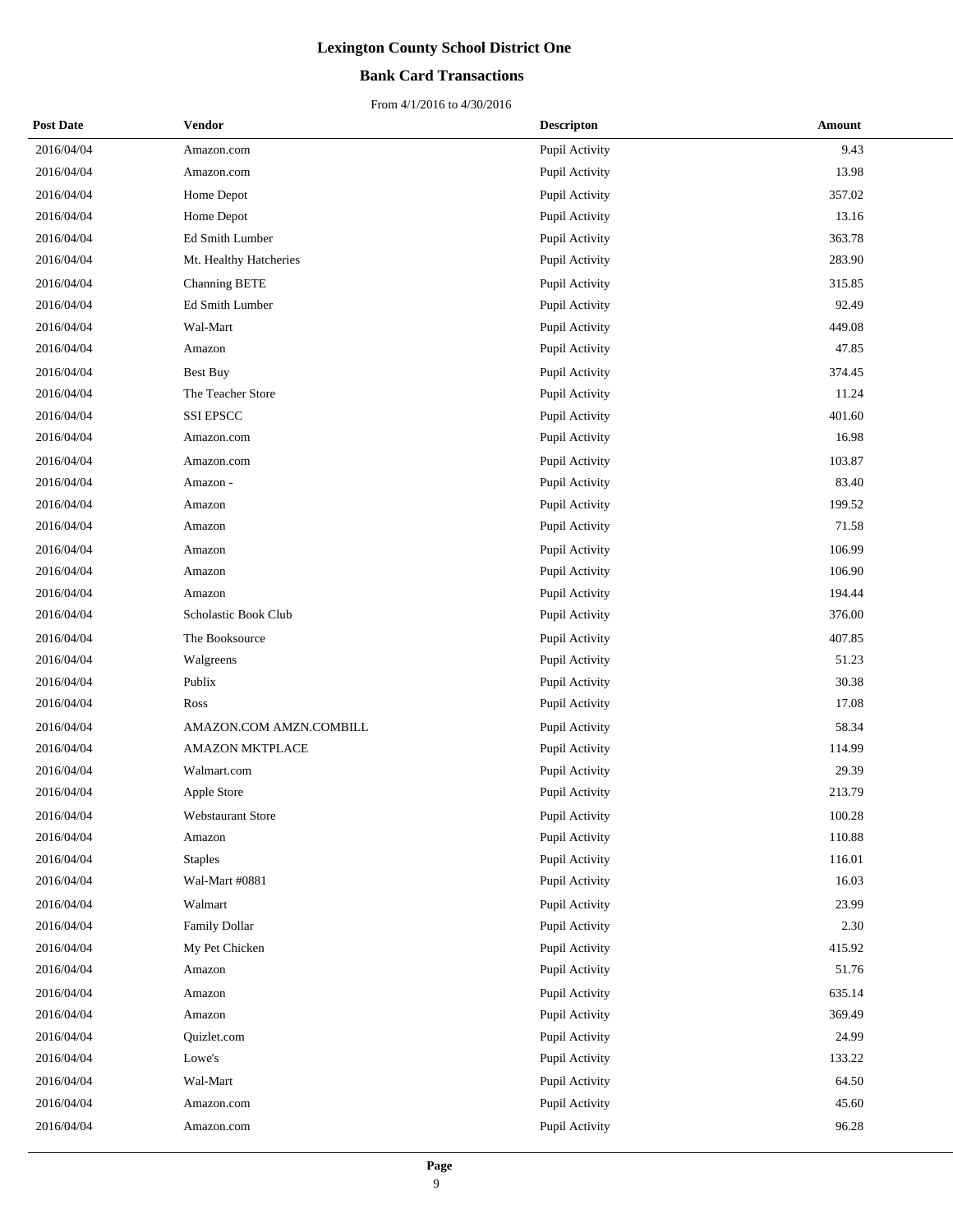## **Bank Card Transactions**

| <b>Post Date</b> | Vendor                    | <b>Descripton</b> | Amount    |
|------------------|---------------------------|-------------------|-----------|
| 2016/04/04       | Amazon.com                | Pupil Activity    | 81.30     |
| 2016/04/04       | Amazon.com                | Pupil Activity    | 27.10     |
| 2016/04/04       | Amazon.com                | Pupil Activity    | 59.52     |
| 2016/04/04       | Wal-Mart                  | Pupil Activity    | 271.56    |
| 2016/04/04       | Wal-Mart                  | Pupil Activity    | 68.73     |
| 2016/04/04       | Amazon.com                | Pupil Activity    | 185.12    |
| 2016/04/04       | Paypal                    | Pupil Activity    | 19.95     |
| 2016/04/04       | <b>Staples Direct</b>     | Pupil Activity    | 60.96     |
| 2016/04/04       | Office Depot              | Pupil Activity    | 211.74    |
| 2016/04/04       | Amazon.com                | Pupil Activity    | 60.60     |
| 2016/04/04       | Amazon.com                | Pupil Activity    | 198.57    |
| 2016/04/04       | Piggly Wiggly             | Pupil Activity    | 27.26     |
| 2016/04/04       | SSI*School Specialty      | Pupil Activity    | 44.33     |
| 2016/04/04       | Walmart                   | Pupil Activity    | 12.89     |
| 2016/04/04       | Home Depot                | Pupil Activity    | 97.68     |
| 2016/04/04       | Michael's                 | Pupil Activity    | 51.09     |
| 2016/04/04       | ScrubTrendz               | Pupil Activity    | 201.14    |
| 2016/04/04       | Crown Reef                | Pupil Activity    | 154.56    |
| 2016/04/04       | Crown Reef                | Pupil Activity    | 154.56    |
| 2016/04/04       | Crown Reef                | Pupil Activity    | 154.56    |
| 2016/04/04       | Crown Reef                | Pupil Activity    | 154.56    |
| 2016/04/04       | Murphy Express            | Pupil Activity    | 28.00     |
| 2016/04/04       | Storey's Florist          | Pupil Activity    | 47.50     |
| 2016/04/04       | Papa John's               | Pupil Activity    | 82.38     |
| 2016/04/04       | Larry's Giant Sub         | Pupil Activity    | 142.22    |
| 2016/04/04       | Parkers of Lexington      | Pupil Activity    | 109.14    |
| 2016/04/04       | True Value Hardware       | Pupil Activity    | 31.00     |
| 2016/04/04       | True Value Hardware       | Pupil Activity    | 12.73     |
| 2016/04/04       | National Sports Clinics   | Pupil Activity    | $-260.00$ |
| 2016/04/04       | <b>BSN</b> Sports         | Pupil Activity    | 496.89    |
| 2016/04/04       | VS Athletics              | Pupil Activity    | 234.50    |
| 2016/04/04       | Trophy and Awards         | Pupil Activity    | 30.50     |
| 2016/04/04       | Lloyd's Soccer            | Pupil Activity    | 130.20    |
| 2016/04/04       | Hasty Awards              | Pupil Activity    | 588.25    |
| 2016/04/04       | <b>Murphy Express</b>     | Pupil Activity    | 8.76      |
| 2016/04/04       | Storey's Florist          | Pupil Activity    | 47.50     |
| 2016/04/04       | Signarama                 | Pupil Activity    | 325.28    |
| 2016/04/04       | <b>Dollar Tree Stores</b> | Pupil Activity    | 34.24     |
| 2016/04/04       | Michaels                  | Pupil Activity    | 13.76     |
| 2016/04/04       | Target                    | Pupil Activity    | 161.96    |
| 2016/04/04       | <b>Dollar Tree Stores</b> | Pupil Activity    | 25.68     |
| 2016/04/04       | Fortis College            | Pupil Activity    | 204.00    |
| 2016/04/04       | Larry's Giant Sub         | Pupil Activity    | 98.55     |
| 2016/04/04       | Amazon.com                | Supplies          | 479.80    |
| 2016/04/04       | Home Depot                | Supplies          | 300.00    |
|                  |                           |                   |           |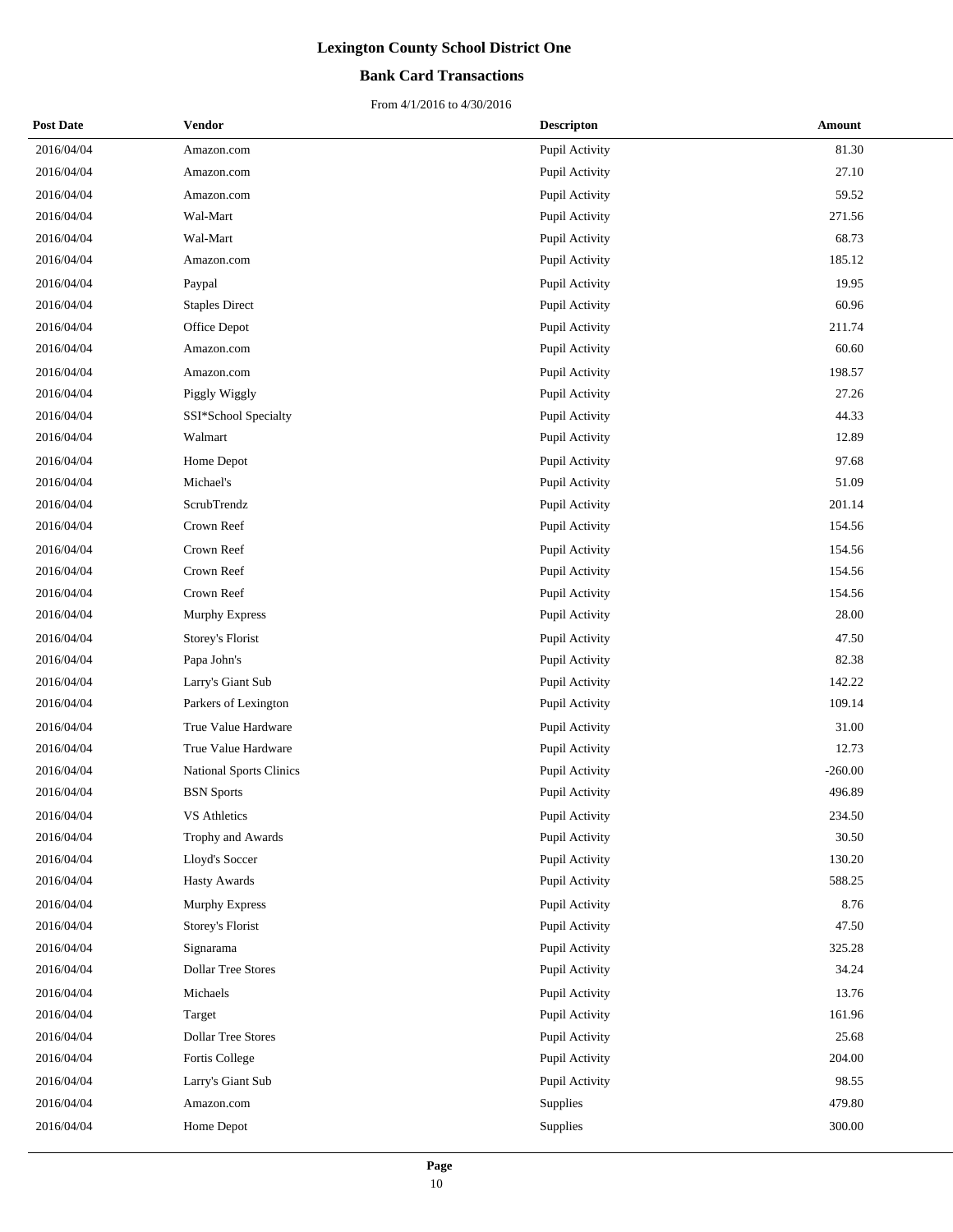### **Bank Card Transactions**

| <b>Post Date</b> | Vendor                       | <b>Descripton</b>       | Amount   |
|------------------|------------------------------|-------------------------|----------|
| 2016/04/04       | Amazon.com                   | Supplies                | 19.44    |
| 2016/04/04       | Home Depot                   | Supplies                | 4.34     |
| 2016/04/04       | Amazon.com -                 | Supplies                | $-44.91$ |
| 2016/04/04       | Amazon.com                   | Supplies                | 61.44    |
| 2016/04/04       | Amazon.com                   | Supplies                | 56.70    |
| 2016/04/04       | Amazon.com                   | Supplies                | 369.58   |
| 2016/04/05       | <b>BEST OFFICE PRODUCTS</b>  | Supplies                | 62.97    |
| 2016/04/05       | <b>AMAZON</b>                | <b>Supplies</b>         | 48.28    |
| 2016/04/05       | <b>USPS</b>                  | Supplies                | 3.94     |
| 2016/04/05       | <b>USPS</b>                  | Supplies                | 3.94     |
| 2016/04/05       | <b>ACCO Brands</b>           | Supplies                | 58.97    |
| 2016/04/05       | <b>Teachers Pay Teachers</b> | Supplies                | 99.00    |
| 2016/04/05       | Lowes                        | Supplies                | 45.41    |
| 2016/04/05       | JEFFREYS MFG                 | Repairs and Maintenance | 143.00   |
| 2016/04/05       | <b>HILTON GARDEN</b>         | Travel                  | 314.94   |
| 2016/04/05       | <b>VIDEOJEEVES</b>           | Supplies                | 425.00   |
| 2016/04/05       | <b>VIDEO JEEVES</b>          | Supplies                | 425.00   |
| 2016/04/05       | OBRIEN RESTAURANT SUPPLY     | Supplies                | 269.65   |
| 2016/04/05       | <b>SALON CENTRIC</b>         | Supplies                | 14.12    |
| 2016/04/05       | <b>USPS</b>                  | Supplies                | 6.85     |
| 2016/04/05       | <b>USPS</b>                  | Supplies                | 6.45     |
| 2016/04/05       | <b>USPS</b>                  | Supplies                | 186.00   |
| 2016/04/05       | LOWE'S                       | Supplies                | 0.09     |
| 2016/04/05       | <b>AMAZON</b>                | Supplies                | 91.95    |
| 2016/04/05       | LOWE'S                       | Supplies                | 16.29    |
| 2016/04/05       | <b>SCASA</b>                 | Travel                  | 119.91   |
| 2016/04/05       | <b>SCASA</b>                 | Travel                  | 195.00   |
| 2016/04/05       | LOWE'S                       | <b>Supplies</b>         | 6.18     |
| 2016/04/05       | WP Law                       | Supplies-Maintenace     | 97.74    |
| 2016/04/05       | Ferguson                     | Supplies-Maintenace     | 59.66    |
| 2016/04/05       | Ferguson                     | Supplies-Maintenace     | 226.05   |
| 2016/04/05       | <b>SMITH &amp; JONES</b>     | <b>Supplies</b>         | 23.54    |
| 2016/04/05       | LOWE'S                       | Supplies                | 146.65   |
| 2016/04/05       | OFFICE DEPOT                 | Supplies                | 49.21    |
| 2016/04/05       | GATIS PRO AUDIO INC.         | Supplies                | 28.89    |
| 2016/04/05       | LOWE'S                       | Supplies                | 53.98    |
| 2016/04/05       | Ferguson                     | Supplies-Maintenace     | 29.04    |
| 2016/04/05       | Gateway                      | Supplies-Maintenace     | 83.07    |
| 2016/04/05       | Ferguson                     | Supplies-Maintenace     | 46.03    |
| 2016/04/05       | Gateway                      | Supplies-Maintenace     | 19.55    |
| 2016/04/05       | <b>EXXON</b>                 | Supplies                | 32.70    |
| 2016/04/05       | LOWES                        | Supplies                | 987.93   |
| 2016/04/05       | <b>PUBLIX</b>                | Supplies                | 2.38     |
| 2016/04/05       | PILOT                        | Supplies                | 20.89    |
| 2016/04/05       | LOWES                        | Supplies                | 32.07    |
|                  |                              |                         |          |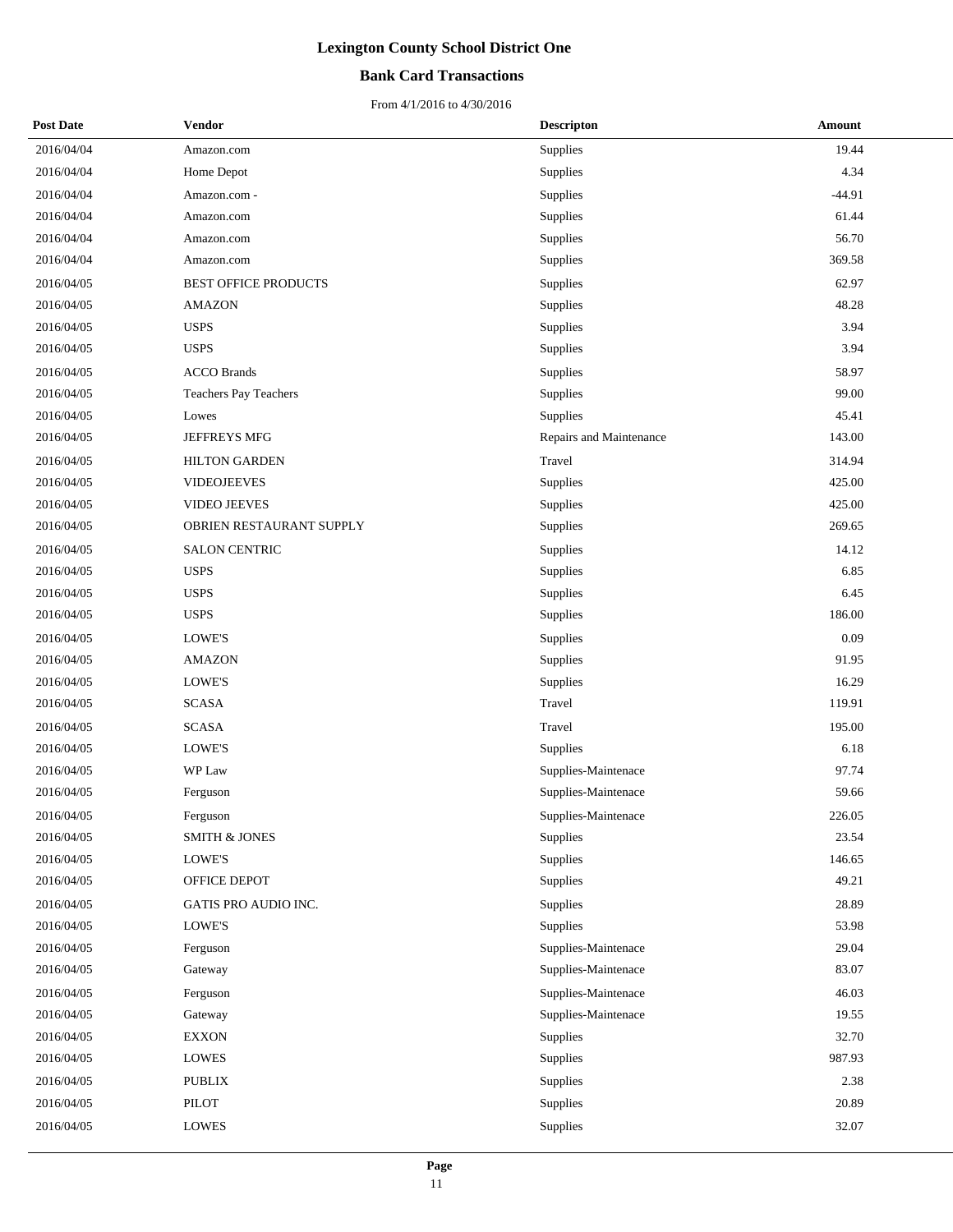### **Bank Card Transactions**

| <b>Post Date</b> | Vendor                 | <b>Descripton</b>          | Amount |
|------------------|------------------------|----------------------------|--------|
| 2016/04/05       | <b>LOWES</b>           | Supplies                   | 40.41  |
| 2016/04/05       | <b>ENLOWS AUTO</b>     | Supplies                   | 21.29  |
| 2016/04/05       | <b>TRUE VALUE</b>      | Supplies                   | 3.53   |
| 2016/04/05       | <b>EXXON MOBIL</b>     | Supplies                   | 41.00  |
| 2016/04/05       | JEFFREYS MFG           | Supplies                   | 8.00   |
| 2016/04/05       | PILOT                  | Supplies                   | 5.00   |
| 2016/04/05       | Ferguson               | Supplies-Maintenace        | 58.59  |
| 2016/04/05       | Lowe's                 | Supplies                   | 53.17  |
| 2016/04/05       | Gateway                | Supplies-Maintenace        | 141.37 |
| 2016/04/05       | Gateway                | Supplies-Maintenace        | 33.69  |
| 2016/04/05       | Lowes                  | Supplies                   | 44.66  |
| 2016/04/05       | Home Depot             | Supplies                   | 51.26  |
| 2016/04/05       | WP Law                 | Supplies-Maintenace        | 9.07   |
| 2016/04/05       | Amazon.com             | Supplies                   | 295.90 |
| 2016/04/05       | Amazon.com             | Supplies                   | 222.25 |
| 2016/04/05       | Amazon.com             | Supplies                   | 260.70 |
| 2016/04/05       | CANDYWAREHOUSE.COM     | Supplies                   | 77.02  |
| 2016/04/05       | ORIENTAL TRADING CO    | Supplies                   | 93.31  |
| 2016/04/05       | PINE PRESS             | Supplies                   | 174.41 |
| 2016/04/05       | <b>WALMART</b>         | Supplies                   | 7.16   |
| 2016/04/05       | <b>LOWES</b>           | Supplies                   | 241.80 |
| 2016/04/05       | <b>DOLLAR GENERAL</b>  | Supplies                   | 2.68   |
| 2016/04/05       | <b>LOWES</b>           | Supplies                   | 28.47  |
| 2016/04/05       | ENTERPRISE RENTAL      | Pupil Transportation       | 272.13 |
| 2016/04/05       | <b>GROWING LEADERS</b> | Supplies                   | 87.89  |
| 2016/04/05       | <b>AMAZON</b>          | Supplies                   | 205.87 |
| 2016/04/05       | Fred Pryor Seminars    | Travel                     | 300.61 |
| 2016/04/05       | <b>SCASA</b>           | Travel                     | 75.09  |
| 2016/04/05       | Fred Pryor Seminars    | Travel                     | 296.39 |
| 2016/04/05       | Hancock Fabrics        | Pupil Activity             | 66.57  |
| 2016/04/05       | Scholastic             | Pupil Activity             | 47.96  |
| 2016/04/05       | Wal Mart               | Pupil Activity             | 16.57  |
| 2016/04/05       | Wal Mart               | Pupil Activity             | 17.87  |
| 2016/04/05       | Dollar Tree            | Pupil Activity             | 10.80  |
| 2016/04/05       | Dollar Tree            | Pupil Activity             | 38.88  |
| 2016/04/05       | Amazon.com             | Pupil Activity             | 23.17  |
| 2016/04/06       | Amazon -               | Supplies                   | 25.74  |
| 2016/04/06       | Amazon -               | Supplies                   | 112.50 |
| 2016/04/06       | Walmart -              | Supplies                   | 55.30  |
| 2016/04/06       | Amazon -               | <b>Technology Supplies</b> | 45.54  |
| 2016/04/06       | Math Solutions -       | Supplies                   | 25.00  |
| 2016/04/06       | Amazon -               | <b>Technology Supplies</b> | 859.50 |
| 2016/04/06       | Lego-                  | <b>Technology Supplies</b> | 239.28 |
| 2016/04/06       | Toys R Us -            | <b>Technology Supplies</b> | 160.47 |
| 2016/04/06       | Dollar General         | Supplies                   | 37.45  |
|                  |                        |                            |        |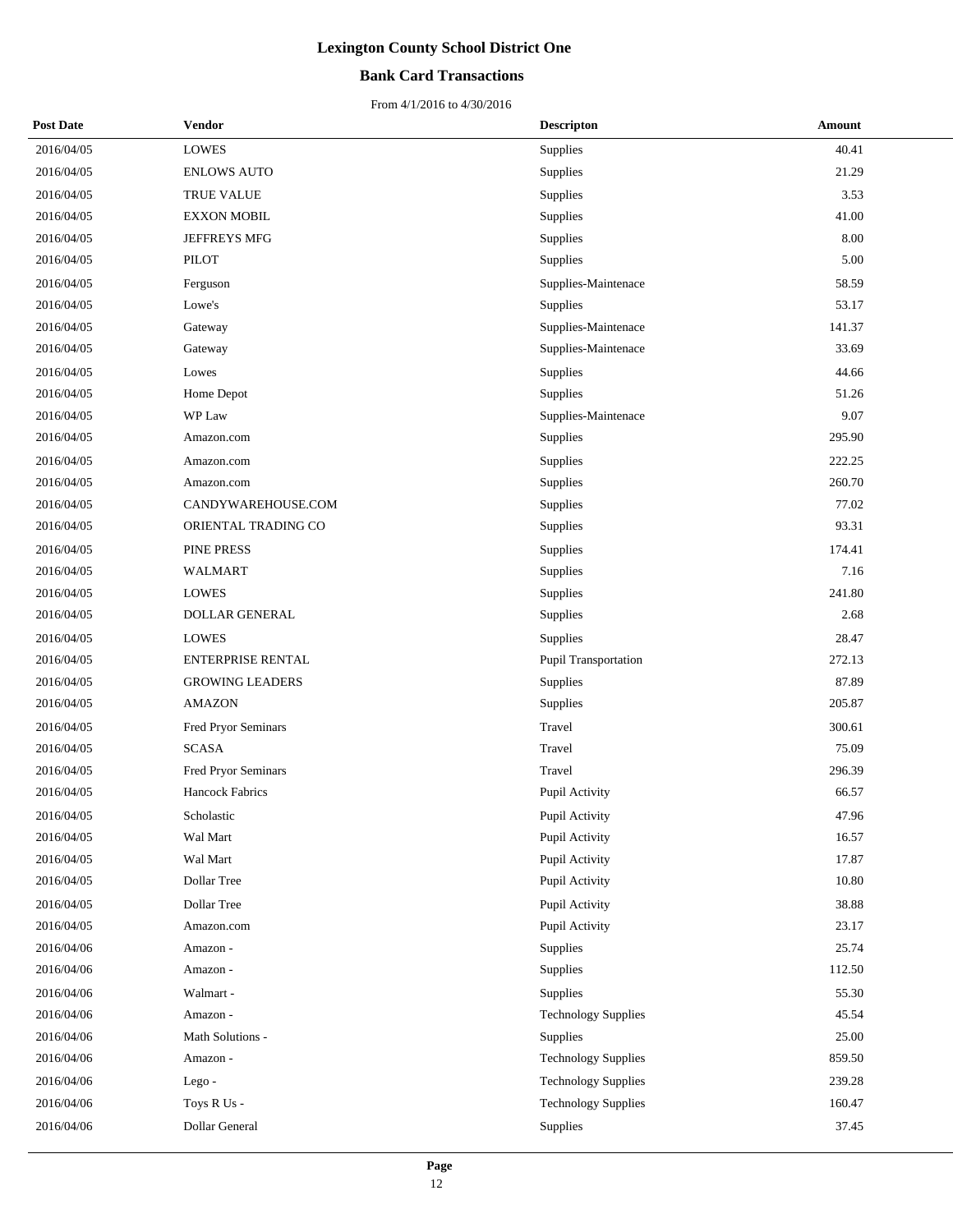## **Bank Card Transactions**

| <b>Post Date</b> | Vendor                       | <b>Descripton</b>          | Amount   |
|------------------|------------------------------|----------------------------|----------|
| 2016/04/06       | <b>InRaptor Technologies</b> | <b>Technology Supplies</b> | 296.00   |
| 2016/04/06       | Math Solutions -             | Supplies                   | 577.77   |
| 2016/04/06       | Marco Products -             | Supplies                   | 127.35   |
| 2016/04/06       | Amazon -                     | Supplies                   | 89.25    |
| 2016/04/06       | Oriental Trading -           | Supplies                   | 71.07    |
| 2016/04/06       | Crestline                    | Supplies                   | 282.76   |
| 2016/04/06       | Walmart -                    | Supplies                   | 5.52     |
| 2016/04/06       | Heinemann -                  | Travel                     | 239.00   |
| 2016/04/06       | Expressions Vinyl -          | Supplies                   | 146.40   |
| 2016/04/06       | Lowes                        | Supplies                   | 34.79    |
| 2016/04/06       | Ace Hardware                 | Supplies                   | 52.94    |
| 2016/04/06       | Amazon -                     | Pupil Activity             | 13.51    |
| 2016/04/06       | Scholastic -                 | Pupil Activity             | 166.00   |
| 2016/04/06       | Amazon -                     | Pupil Activity             | 398.08   |
| 2016/04/06       | Walmart -                    | Pupil Activity             | 23.79    |
| 2016/04/06       | Walgreens -                  | Pupil Activity             | 7.18     |
| 2016/04/06       | USPO-                        | Pupil Activity             | 49.00    |
| 2016/04/06       | Amazon -                     | Pupil Activity             | 211.03   |
| 2016/04/06       | OSMO WWW.PlayOSMO            | Pupil Activity             | 159.98   |
| 2016/04/06       | Amazon Mktplace              | Pupil Activity             | 266.42   |
| 2016/04/08       | Home Depot                   | Supplies-Maintenace        | 24.02    |
| 2016/04/21       | Amazon.com                   | Supplies                   | 245.80   |
| 2016/04/21       | Amazon.com                   | Supplies                   | 73.77    |
| 2016/04/21       | <b>USPS</b>                  | Supplies                   | 50.30    |
| 2016/04/21       | Amazon.com                   | Supplies                   | 53.26    |
| 2016/04/21       | Amazon.com                   | Supplies                   | 42.56    |
| 2016/04/21       | Amazon                       | Supplies                   | 57.78    |
| 2016/04/21       | Dollar General               | Supplies                   | 11.77    |
| 2016/04/21       | Walmart                      | Supplies                   | 90.38    |
| 2016/04/21       | Walmart                      | Supplies                   | 218.60   |
| 2016/04/21       | Amazon.com                   | Supplies                   | 38.20    |
| 2016/04/21       | Amazon.com                   | Supplies                   | 84.17    |
| 2016/04/21       | <b>USPS</b>                  | Supplies                   | 47.00    |
| 2016/04/21       | TRACTOR SUPPLY CO            | Supplies                   | 37.44    |
| 2016/04/21       | <b>LOWES</b>                 | Supplies                   | 84.44    |
| 2016/04/21       | <b>JOANN FABRIC</b>          | Supplies                   | 51.08    |
| 2016/04/21       | <b>JOANN FABRIC</b>          | Supplies                   | 61.60    |
| 2016/04/21       | <b>JOANN FABRIC</b>          | Supplies                   | 124.12   |
| 2016/04/21       | <b>JOANN FABRIC</b>          | Supplies                   | 25.66    |
| 2016/04/21       | <b>JOANN FABRIC</b>          | Supplies                   | 113.26   |
| 2016/04/21       | <b>JOANN FABRIC</b>          | Supplies                   | $-53.49$ |
| 2016/04/21       | CRUCIAL.COM                  | <b>Technology Supplies</b> | 84.01    |
| 2016/04/21       | Amazon                       | <b>Technology Supplies</b> | 1,961.81 |
| 2016/04/21       | MAATA                        | Travel                     | 170.00   |
| 2016/04/21       | Walker Hardware LLC          | Supplies                   | 5.62     |
|                  |                              |                            |          |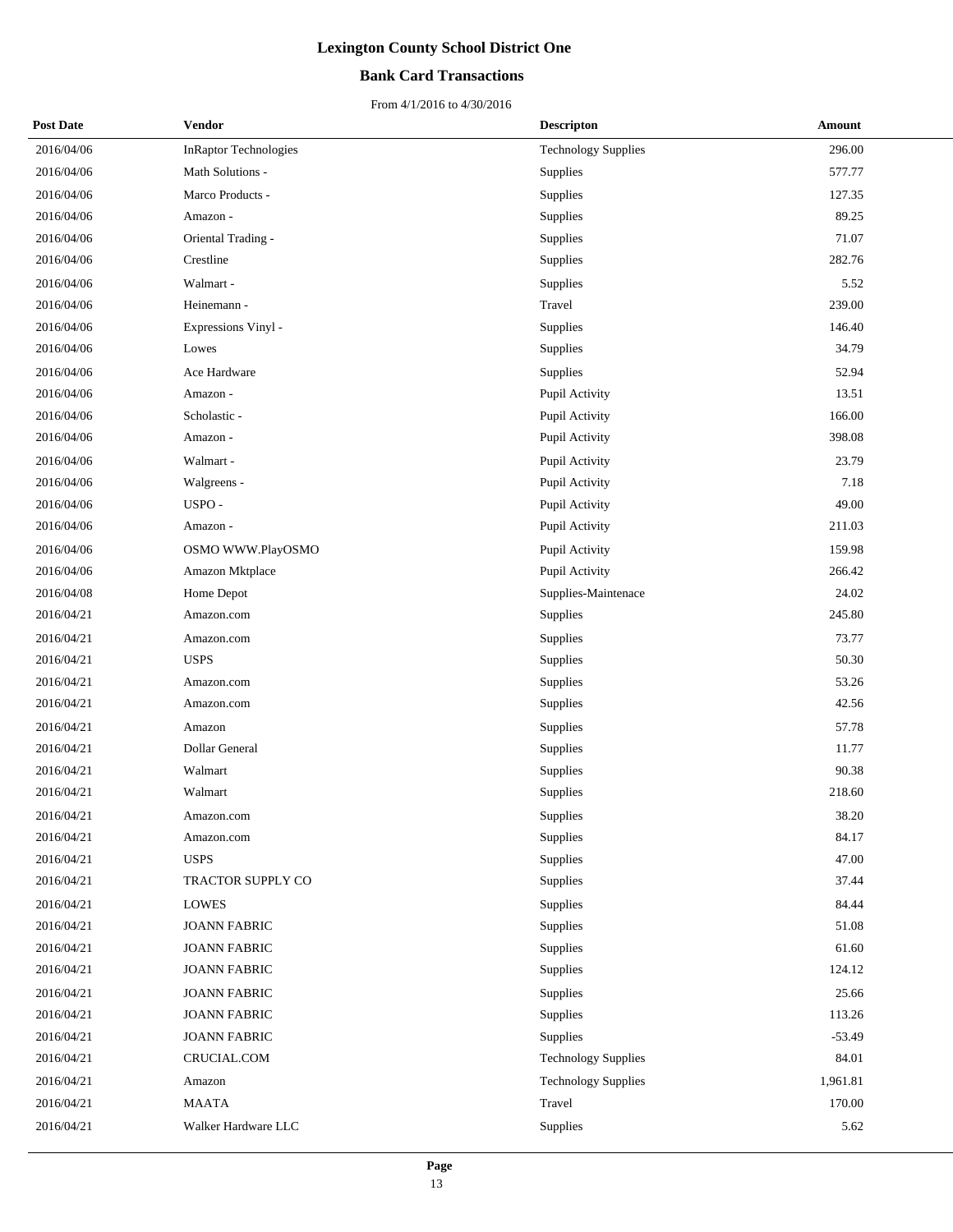## **Bank Card Transactions**

| <b>Post Date</b> | Vendor                      | <b>Descripton</b>         | Amount |
|------------------|-----------------------------|---------------------------|--------|
| 2016/04/21       | <b>AMAZON</b>               | Supplies                  | 2.82   |
| 2016/04/21       | The Instrumentalist         | Supplies                  | 60.00  |
| 2016/04/21       | THE HOME DEPOT              | Supplies                  | 82.39  |
| 2016/04/21       | PARTYCHEAP.COM              | Supplies                  | 55.59  |
| 2016/04/21       | Barnes & Noble              | Supplies                  | 94.41  |
| 2016/04/21       | <b>AMAZON</b>               | Supplies                  | 61.52  |
| 2016/04/21       | Bound to Stay Bound         | <b>Library Books</b>      | 184.45 |
| 2016/04/21       | Hilton Hotel Myrtle Beach   | Travel                    | 220.89 |
| 2016/04/21       | Sheraton Hotel Myrtle Beach | Travel                    | 274.30 |
| 2016/04/21       | Sheraton Hotel Myrtle Beach | Travel                    | 274.30 |
| 2016/04/21       | Marriott Charleston River   | Travel                    | 510.72 |
| 2016/04/21       | Amazon                      | Supplies                  | 131.93 |
| 2016/04/21       | Teachers Pay Teachers       | Supplies                  | 3.00   |
| 2016/04/21       | Oriental Trading            | Supplies                  | 53.45  |
| 2016/04/21       | <b>LEXINGTON TRUE VALUE</b> | Supplies                  | 54.54  |
| 2016/04/21       | <b>LOWES</b>                | Supplies                  | 59.61  |
| 2016/04/21       | Lowes #02967                | Supplies                  | 403.79 |
| 2016/04/21       | Lowes #02967                | Supplies                  | 301.79 |
| 2016/04/21       | A-Z Lawnmower Parts         | Supplies                  | 385.20 |
| 2016/04/21       | Shell Oil                   | Supplies                  | 5.11   |
| 2016/04/21       | Shell Oil                   | Supplies                  | 54.61  |
| 2016/04/21       | Lowes #02967                | Supplies                  | 387.77 |
| 2016/04/21       | True Value                  | Supplies                  | 111.97 |
| 2016/04/21       | Amazon                      | Supplies                  | 74.94  |
| 2016/04/21       | Ed Smith Lumber             | Supplies                  | 80.42  |
| 2016/04/21       | <b>NAFEPA</b>               | Travel                    | 820.00 |
| 2016/04/21       | Amazon                      | Supplies                  | 2.82   |
| 2016/04/21       | Learning A-Z License        | Software Renewal/Agreemen | 117.65 |
| 2016/04/21       | Wal-Mart                    | Supplies                  | 12.68  |
| 2016/04/21       | <b>AMAZON</b>               | Supplies                  | 94.99  |
| 2016/04/21       | Amazon                      | Supplies                  | 104.00 |
| 2016/04/21       | Target                      | Supplies                  | 69.52  |
| 2016/04/21       | Amazon                      | <b>Supplies</b>           | 60.02  |
| 2016/04/21       | WAL-MART                    | Supplies                  | 21.87  |
| 2016/04/21       | Lowes                       | Supplies                  | 7.47   |
| 2016/04/21       | Walmart                     | Supplies                  | 5.92   |
| 2016/04/21       | ZOO PHONICS                 | Supplies                  | 54.95  |
| 2016/04/21       | TEACHING STRATEGIES         | Supplies                  | 526.09 |
| 2016/04/21       | Shell Oil                   | Pupil Activity            | 20.05  |
| 2016/04/21       | WALMART                     | Pupil Activity            | 16.44  |
| 2016/04/21       | WALMART                     | Pupil Activity            | 127.99 |
| 2016/04/21       | <b>BI-LO GROCERY</b>        | Pupil Activity            | 87.24  |
| 2016/04/21       | <b>JOANN FABRIC</b>         | Pupil Activity            | 17.23  |
| 2016/04/21       | HANCOCK FABRICS             | Pupil Activity            | 109.34 |
| 2016/04/21       | DOLLAR TREE                 | Pupil Activity            | 10.80  |
|                  |                             |                           |        |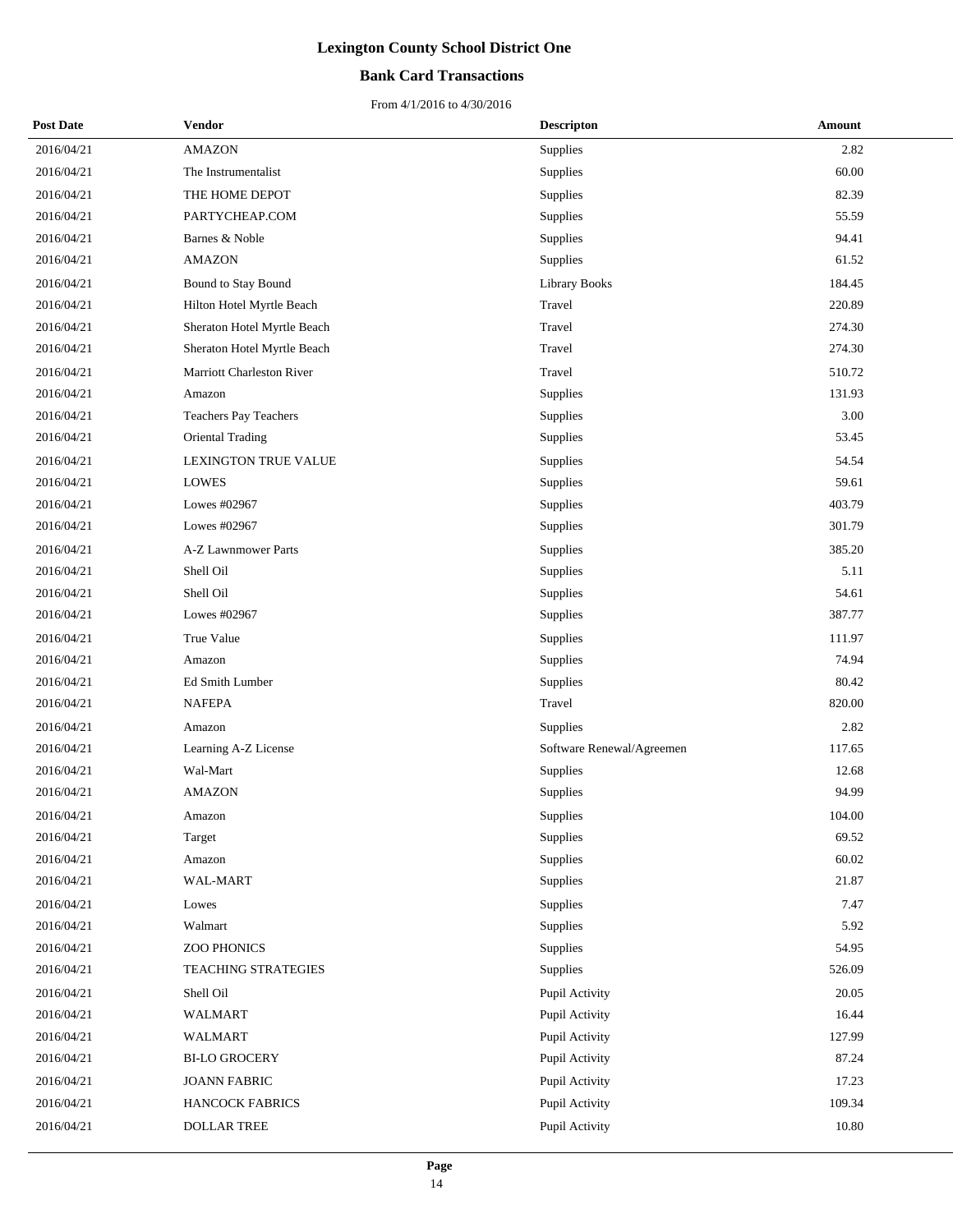## **Bank Card Transactions**

| <b>Post Date</b> | Vendor                       | <b>Descripton</b>       | Amount   |
|------------------|------------------------------|-------------------------|----------|
| 2016/04/21       | Amazon.com                   | Pupil Activity          | 41.67    |
| 2016/04/21       | TEACHERSPAYTEACHERS.COM      | Pupil Activity          | 760.87   |
| 2016/04/21       | Walmart                      | Pupil Activity          | 16.33    |
| 2016/04/21       | Amazon                       | Pupil Activity          | 32.28    |
| 2016/04/21       | Direct Athletics Inc.        | Pupil Activity          | 49.00    |
| 2016/04/21       | Direct Athletics Inc.        | Pupil Activity          | 64.90    |
| 2016/04/21       | JW Pepper & Son Inc.         | Pupil Activity          | 34.50    |
| 2016/04/21       | Amazon                       | Supplies                | 9.17     |
| 2016/04/21       | <b>AMAZON</b>                | Supplies                | 27.09    |
| 2016/04/22       | LR Hook Tire                 | Repairs and Maintenance | 24.95    |
| 2016/04/22       | Sparrow & Kennedy            | Supplies-Maintenace     | 84.85    |
| 2016/04/22       | City Electric Repair         | Supplies-Maintenace     | 105.31   |
| 2016/04/22       | HL Shealy                    | Supplies-Maintenace     | 73.83    |
| 2016/04/22       | Amazon                       | Supplies-Maintenace     | 69.99    |
| 2016/04/22       | <b>Exxon Mobile</b>          | Supplies-Maintenace     | 100.00   |
| 2016/04/22       | Circle K                     | Supplies-Maintenace     | 93.01    |
| 2016/04/22       | Equipatron                   | Supplies-Maintenace     | 1,509.97 |
| 2016/04/22       | Lowe's                       | Supplies-Maintenace     | 27.80    |
| 2016/04/22       | Hill's Machinery             | Supplies-Maintenace     | 86.13    |
| 2016/04/22       | Home Depot                   | Supplies-Maintenace     | 86.64    |
| 2016/04/22       | Shell Oil                    | Supplies-Maintenace     | 80.00    |
| 2016/04/22       | Tri State Pump               | Supplies-Maintenace     | 47.49    |
| 2016/04/22       | Lexington True Value         | Supplies-Maintenace     | 25.57    |
| 2016/04/22       | Lexington True Value         | Supplies-Maintenace     | 25.57    |
| 2016/04/22       | DalTile                      | Supplies-Maintenace     | 88.33    |
| 2016/04/22       | City Electric                | Supplies-Maintenace     | 65.76    |
| 2016/04/22       | Ferguson                     | Supplies-Maintenace     | 77.14    |
| 2016/04/22       | Home Depot                   | Supplies-Maintenace     | 41.29    |
| 2016/04/22       | Ferguson                     | Supplies-Maintenace     | 12.89    |
| 2016/04/22       | Ed Smith Lumber              | Supplies-Maintenace     | 31.92    |
| 2016/04/22       | Lowe's                       | Supplies-Maintenace     | 18.61    |
| 2016/04/22       | Lowe's                       | Supplies-Maintenace     | 13.79    |
| 2016/04/22       | Ferguson                     | Supplies-Maintenace     | 13.39    |
| 2016/04/22       | Ferguson                     | Supplies-Maintenace     | 40.74    |
| 2016/04/22       | Lowe's                       | Supplies-Maintenace     | 33.93    |
| 2016/04/22       | <b>Alpine Sales</b>          | Supplies-Maintenace     | 87.95    |
| 2016/04/22       | City Electric                | Supplies-Maintenace     | 87.09    |
| 2016/04/22       | Ferguson                     | Supplies-Maintenace     | 49.22    |
| 2016/04/22       | Home Depot                   | Supplies-Maintenace     | 19.90    |
| 2016/04/22       | City Electric                | Supplies-Maintenace     | 95.62    |
| 2016/04/22       | Lowe's                       | Supplies-Maintenace     | 57.69    |
| 2016/04/22       | Ed Smith Lumber              | Supplies-Maintenace     | 215.39   |
| 2016/04/22       | Lowe's                       | Supplies-Maintenace     | 78.06    |
| 2016/04/22       | <b>Builder's Specialties</b> | Supplies-Maintenace     | 49.63    |
| 2016/04/22       | Lowe's                       | Supplies-Maintenace     | 24.85    |
|                  |                              |                         |          |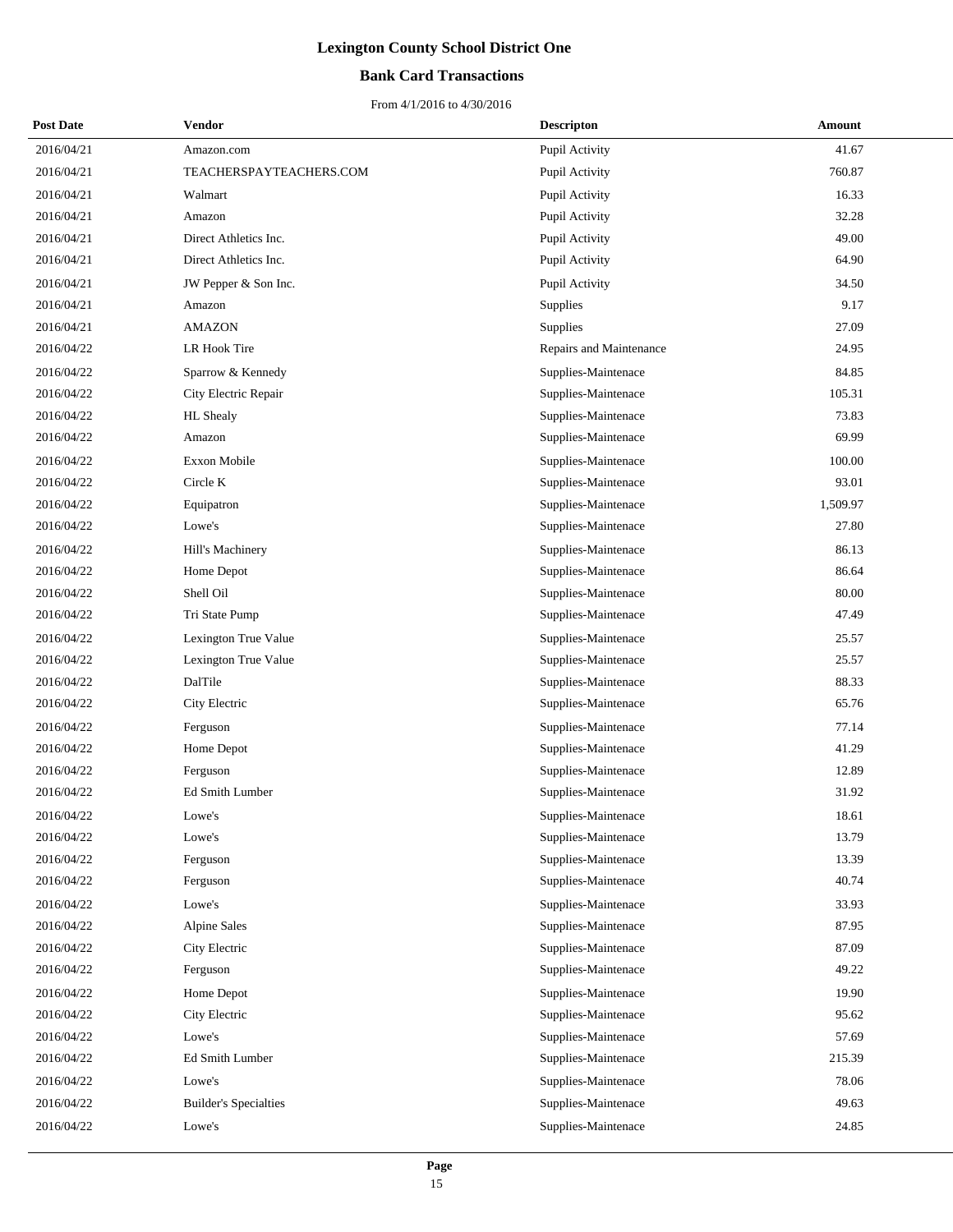## **Bank Card Transactions**

| <b>Post Date</b> | Vendor                         | <b>Descripton</b>   | Amount |
|------------------|--------------------------------|---------------------|--------|
| 2016/04/22       | Lowe's                         | Supplies-Maintenace | 43.55  |
| 2016/04/22       | <b>Tractor Supply</b>          | Supplies-Maintenace | 57.76  |
| 2016/04/22       | Ed Smith Lumber                | Supplies-Maintenace | 200.94 |
| 2016/04/22       | Lowe's                         | Supplies-Maintenace | 130.32 |
| 2016/04/22       | Lowe's                         | Supplies-Maintenace | 46.68  |
| 2016/04/22       | City Electric                  | Supplies-Maintenace | 44.94  |
| 2016/04/22       | Lehigh Electrical              | Supplies-Maintenace | 148.00 |
| 2016/04/22       | Lowe's                         | Supplies-Maintenace | 37.74  |
| 2016/04/22       | City Electric                  | Supplies-Maintenace | 89.88  |
| 2016/04/22       | City Electric                  | Supplies-Maintenace | 44.94  |
| 2016/04/22       | WP Law                         | Supplies-Maintenace | 44.92  |
| 2016/04/22       | Gateway                        | Supplies-Maintenace | 28.19  |
| 2016/04/22       | Gateway                        | Supplies-Maintenace | 24.54  |
| 2016/04/22       | Gateway                        | Supplies-Maintenace | 103.98 |
| 2016/04/22       | Whaley                         | Supplies-Maintenace | 175.27 |
| 2016/04/22       | Ferguson                       | Supplies-Maintenace | 121.17 |
| 2016/04/22       | Lexington True Value           | Supplies-Maintenace | 10.53  |
| 2016/04/22       | Ferguson                       | Supplies-Maintenace | 23.67  |
| 2016/04/22       | City Electric                  | Supplies-Maintenace | 83.78  |
| 2016/04/22       | WP Law                         | Supplies-Maintenace | 68.91  |
| 2016/04/22       | Preferred Pump                 | Supplies-Maintenace | 93.84  |
| 2016/04/22       | <b>Batteries Plus</b>          | Supplies-Maintenace | 63.88  |
| 2016/04/22       | Lowe's                         | Supplies-Maintenace | 49.43  |
| 2016/04/22       | <b>Marriott Hotels</b>         | Pupil Activity      | 510.72 |
| 2016/04/22       | Wilson & Associates            | Pupil Activity      | 800.00 |
| 2016/04/22       | Wilson & Associates            | Pupil Activity      | 625.00 |
| 2016/04/22       | Lowes                          | Pupil Activity      | 39.94  |
| 2016/04/22       | Shell Oil                      | Pupil Activity      | 10.31  |
| 2016/04/22       | Sparrow & Kennedy Tractor Supp | Pupil Activity      | 151.57 |
| 2016/04/22       | Finance Charge                 | Pupil Activity      | 18.30  |
| 2016/04/22       | Direct Athletic Inc.           | Pupil Activity      | 172.40 |
| 2016/04/22       | Golfsmith                      | Pupil Activity      | 483.07 |
| 2016/04/25       | <b>AMAZON</b>                  | Supplies            | 50.28  |
| 2016/04/25       | THE CONTAINER STORE            | Supplies            | 3.58   |
| 2016/04/25       | LIBRARY SKILLS, INC            | Supplies            | 364.81 |
| 2016/04/25       | DRAYTON HALL                   | Library Books       | 1.30   |
| 2016/04/25       | <b>AMAZON</b>                  | Supplies            | 5.42   |
| 2016/04/25       | <b>AMAZON</b>                  | Supplies            | 73.45  |
| 2016/04/25       | THE CONTAINER STORE            | Supplies            | 0.48   |
| 2016/04/25       | LOWE'S                         | Supplies            | 82.90  |
| 2016/04/25       | <b>NAPA</b>                    | Supplies            | 2.34   |
| 2016/04/25       | SHERWIN WILLIAMS               | Supplies            | 39.90  |
| 2016/04/25       | LOWE'S                         | Supplies            | 86.05  |
| 2016/04/25       | KANGAROO EXPRESS               | Supplies            | 20.87  |
| 2016/04/25       | KANGAROO EXPRESS               | Supplies            | 21.28  |
|                  |                                |                     |        |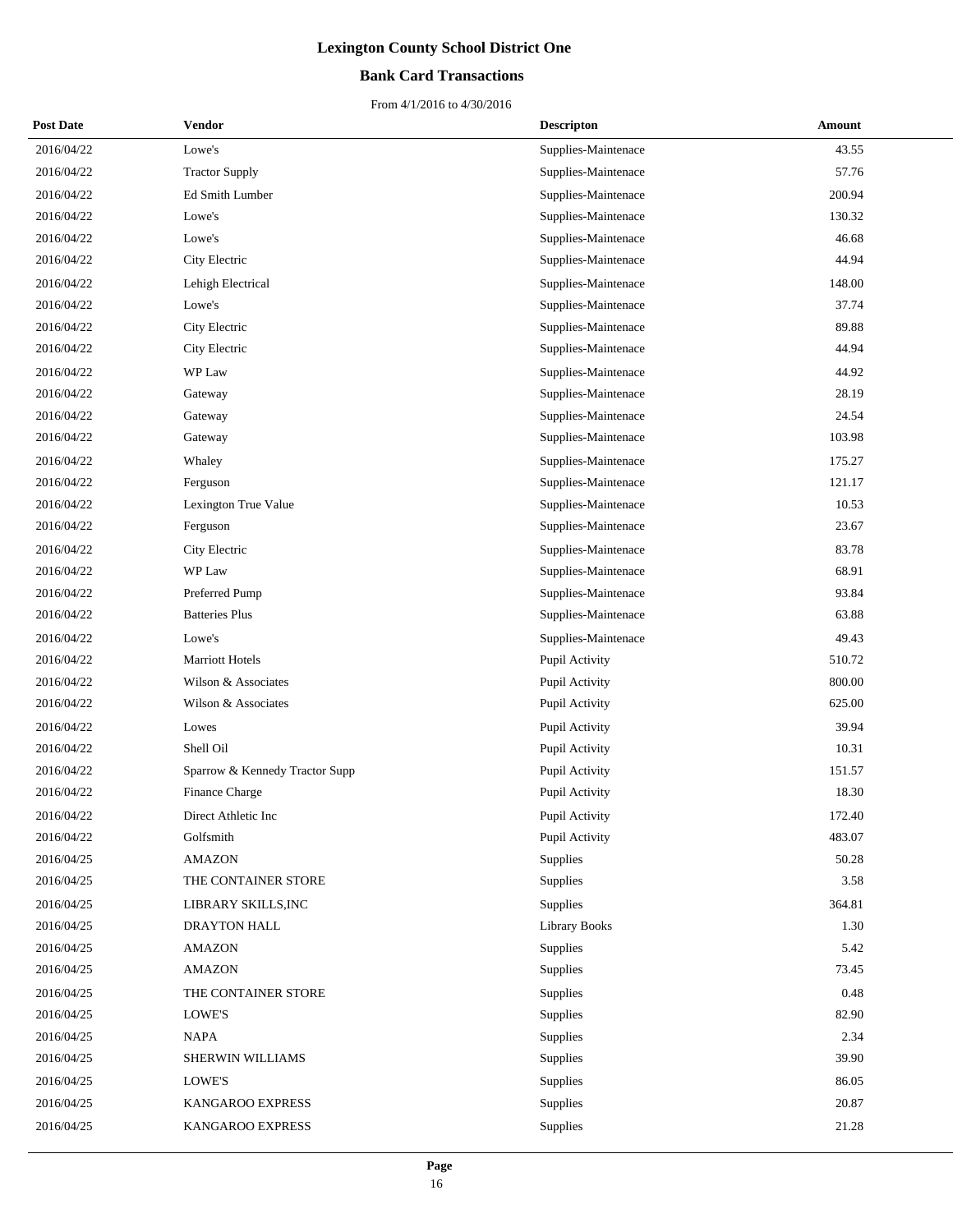## **Bank Card Transactions**

| <b>Post Date</b> | Vendor                    | <b>Descripton</b>         | Amount |
|------------------|---------------------------|---------------------------|--------|
| 2016/04/25       | LOWE'S                    | Supplies                  | 206.14 |
| 2016/04/25       | THE CONTAINER STORE       | Supplies                  | 28.72  |
| 2016/04/25       | <b>INSECT LORE</b>        | Pupil Activity            | 5.00   |
| 2016/04/25       | <b>INSECT LORE</b>        | Pupil Activity            | 5.00   |
| 2016/04/25       | <b>INSECT LORE</b>        | Pupil Activity            | 5.00   |
| 2016/04/25       | <b>INSECT LORE</b>        | Pupil Activity            | 5.00   |
| 2016/04/25       | <b>DRAYTON HALL</b>       | Pupil Activity            | 22.70  |
| 2016/04/29       | Teachers Pay Teachers     | Supplies-Immersion        | 153.85 |
| 2016/04/29       | Teachers Pay Teachers     | Supplies-Immersion        | 45.99  |
| 2016/04/29       | Wal Mart                  | Supplies                  | 117.44 |
| 2016/04/29       | Lowes                     | Supplies                  | 324.60 |
| 2016/04/29       | Lowes                     | Supplies                  | 332.42 |
| 2016/04/29       | Stop N Shop               | Supplies                  | 25.09  |
| 2016/04/29       | <b>SLED</b>               | Other Prof & Tech Service | 156.00 |
| 2016/04/29       | <b>GTA</b>                | Other Prof & Tech Service | 15.00  |
| 2016/04/29       | <b>GTA</b>                | Other Prof & Tech Service | 15.00  |
| 2016/04/29       | <b>TXPDS</b>              | Other Prof & Tech Service | 3.32   |
| 2016/04/29       | FDLE CCHINET              | Other Prof & Tech Service | 24.00  |
| 2016/04/29       | <b>NYSOC</b>              | Other Prof & Tech Service | 65.00  |
| 2016/04/29       | <b>CHASENYSOCA</b>        | Other Prof & Tech Service | 3.00   |
| 2016/04/29       | Office Depot              | Supplies                  | 159.95 |
| 2016/04/29       | Office Depot              | Supplies                  | 249.17 |
| 2016/04/29       | <b>USPS</b>               | Supplies                  | 22.95  |
| 2016/04/29       | Walmart                   | Supplies                  | 10.70  |
| 2016/04/29       | <b>USPS</b>               | Supplies                  | 12.69  |
| 2016/04/29       | Office Depot              | Supplies                  | 93.46  |
| 2016/04/29       | <b>USPS</b>               | Supplies                  | 13.18  |
| 2016/04/29       | <b>Lexington Printing</b> | Supplies                  | 38.52  |
| 2016/04/29       | RSN PROMOTIONALS          | Supplies                  | 143.00 |
| 2016/04/29       | Kmart                     | Supplies                  | 22.22  |
| 2016/04/29       | Walmart                   | Supplies                  | 76.85  |
| 2016/04/29       | <b>Staples</b>            | Pupil Activity            | 36.37  |
| 2016/04/29       | Amazon                    | Pupil Activity            | 72.38  |
| 2016/04/29       | Amazon                    | Pupil Activity            | 28.19  |
| 2016/04/29       | Amazon                    | Pupil Activity            | 56.82  |
| 2016/04/29       | Amazon                    | Pupil Activity            | 32.51  |
| 2016/04/29       | Amazon                    | Pupil Activity            | 22.20  |
| 2016/04/29       | <b>Bitsbox</b>            | Pupil Activity            | 132.30 |
| 2016/04/29       | <b>US School Supply</b>   | Pupil Activity            | 99.05  |
| 2016/04/29       | <b>Oriental Trading</b>   | Pupil Activity            | 184.79 |
| 2016/04/29       | Half.com                  | Pupil Activity            | 79.08  |
| 2016/04/29       | Marriott                  | Pupil Activity            | 510.72 |
| 2016/04/29       | Anderson Signs            | Pupil Activity            | 211.75 |
| 2016/04/29       | Comporium                 | Pupil Activity            | 213.99 |
| 2016/04/29       | Neff                      | Pupil Activity            | 232.42 |
|                  |                           |                           |        |